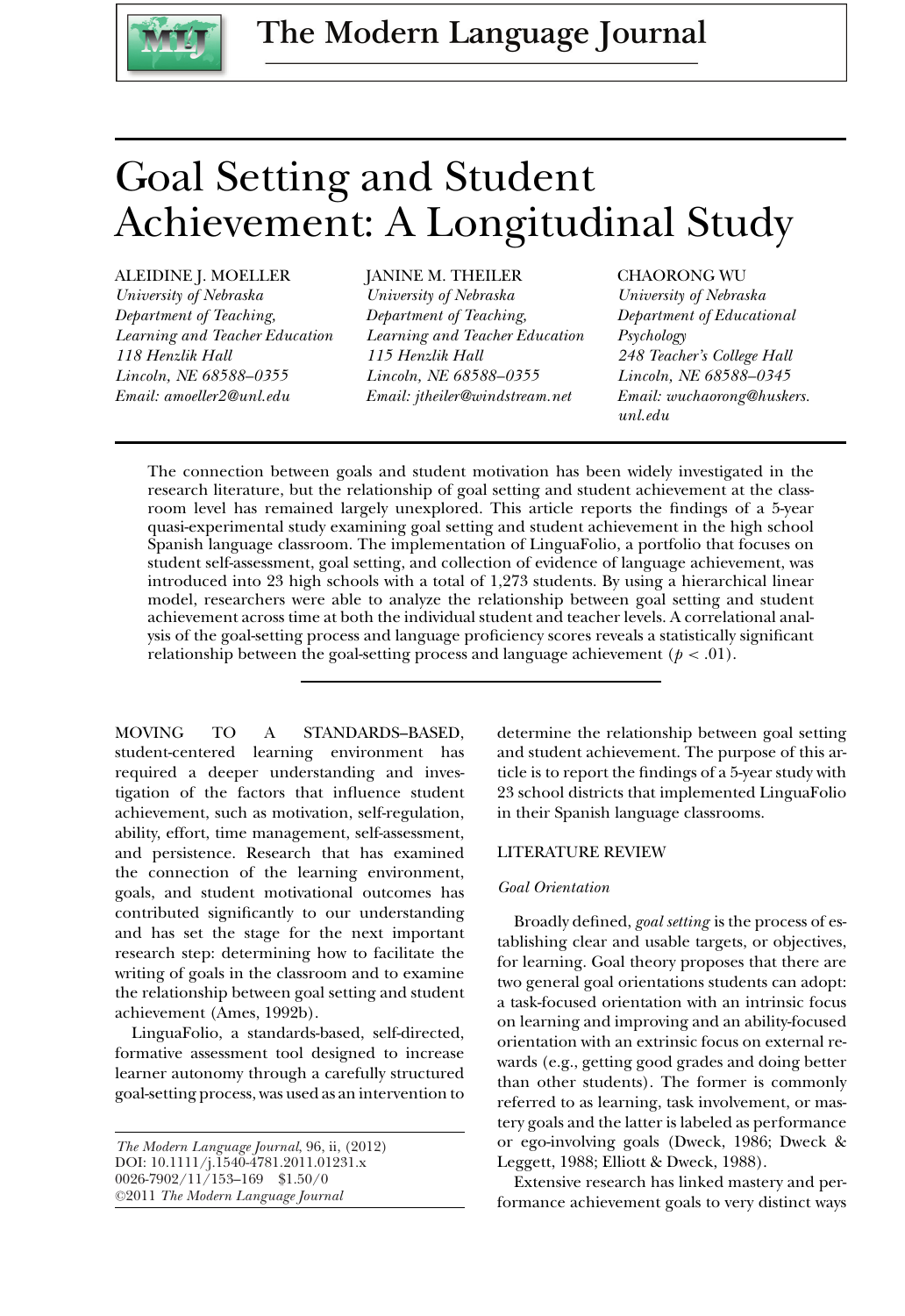of thinking about oneself and learning activities. A *mastery goal* fosters a motivational pattern associated with a deeper level of engagement that secures and maintains achievement behavior. This deeper level of engagement promotes internalization of the connection between effort and achievement (Weiner, 1979). A *performance goal* fosters a pattern of motivation associated with failure avoidance (Covington, 1984; Dweck, 1986; Dweck & Leggett, 1988; Elliott & Dweck, 1988; Nicholls, 1984, 1989; Nicholls, Patashnick, & Nolen, 1985). Students who use performance goals are focused on how they will be judged and attribute results to lack of ability.

The effort–achievement connection of mastery goal orientation is supported by evidence (Ames & Archer, 1988; Nicholls et al., 1985) that links mastery goals to an attribution belief that effort leads to success. With a mastery goal, individuals are oriented toward developing new skills, trying to understand their work, improving their level of competence, or achieving a sense of mastery based on self-referenced standards (Ames, 1992a; Brophy, 1983; Meece, Blumenfeld, & Hoyle, 1988; Nicholls, 1989). This goal construct is congruent with Brophy's description of a "motivation to learn," whereby individuals are focused on mastering and understanding content and demonstrating a willingness to engage in the process of learning. *Self-efficacy*—the belief that one can succeed at something—plays a significant role in motivation. Self-efficacy is domain-specific and is dependent on past experiences within a certain context. If an individual succeeds at something, he or she will remain motivated. If he or she fails, efficacy may be low. Self-efficacy influences an individual's choice of activities, level of effort, persistence, and emotional reactions to success or failure (Bandura, 1997; Zimmerman, 2000).

A mastery goal is associated with a wide range of motivation-related variables that contribute to positive achievement and that are necessary mediators of self-regulated learning (Ames, 1992a). According to Jagacinski and Nicholls (1984, 1987), when mastery goals are adopted, pride and satisfaction are associated with successful effort, and guilt is associated with inadequate effort (Wentzel, 1987, as cited in Wentzel, 1991). Mastery goals have also been associated with a preference for challenging work and risk-taking (Ames & Archer, 1988; Elliott & Dweck, 1988; Meece et al., 1988; Stipek & Kowalski, 1989) and positive attitudes toward learning (Ames & Archer, 1988; Meece et al., 1988).

Conversely, performance goals focus on one's ability and sense of self-worth (Covington, 1984; Dweck, 1986; Nicholls, 1984). Achievement is measured by doing better than others and, more importantly, the recognition that results from such superior achievement. Learning is viewed only as a way to achieve a desired goal (Nicholls, 1979, 1989). Performance-based goals emphasize the connection between ability and outcome, and a person's self-worth is determined by a perception of an individual's ability to perform (Covington & Berry, 1976; Covington & Omelich, 1984). As a result, the expenditure of effort can threaten self-concept of ability when trying hard does not lead to success.

#### *Goal Setting and the Autonomous Learner*

*Autonomy* is "the ability to take responsibility for one's learning," as defined by Benson (2001), Dickinson (1987), and Holec (1981). It has been established that autonomy is a long-term aim of education (Candy, 1988; Pennycook, 1997) and a key factor in successful language learning. The recent paradigm shift in language education from teacher- to student-centered learning further emphasizes the importance of self-regulated and autonomous learning. Thus, it is important that learners develop responsible attitudes and autonomy (Scharle & Szabó, 2000). Benson, Dickinson, and Holec argued that autonomy is not innate but develops through learner training; that is, learners need to be taught learning strategies and how to use them. Thus, it is important to consider processes or activities by which teachers might overtly guide their learners toward increased autonomy.

Goal setting in language learning is commonly regarded as one of the strategies that encourages learner autonomy (Locke, Shaw, Saari, & Latham, 1981; Wentzel, 1991; Yang, 1998). A number of studies indicate that goal setting affects performance and enhances achievement (Boekaerts, 2002; Edwins, 1995; Griffee & Templi, 1997; Moriarity, Pavelonis, Pellouchoud, & Wilson, 2001; Schunk, 2003). In particular, studies have shown that appropriate goal setting, along with timely and specific feedback, can lead to higher achievement, better performance, a high level of selfefficacy, and self-regulation. In spite of this compelling evidence in support of goal setting, 85% of individuals responded "no" when asked "Were you taught how to set goals in school?" (Bishop, 2003). The case for goal setting has clearly been made and supported by research studies, yet this important learning strategy has been largely ignored in classrooms.

It is important to emphasize that simply setting one's own goals would not necessarily improve achievement (Schunk, 2003). There are a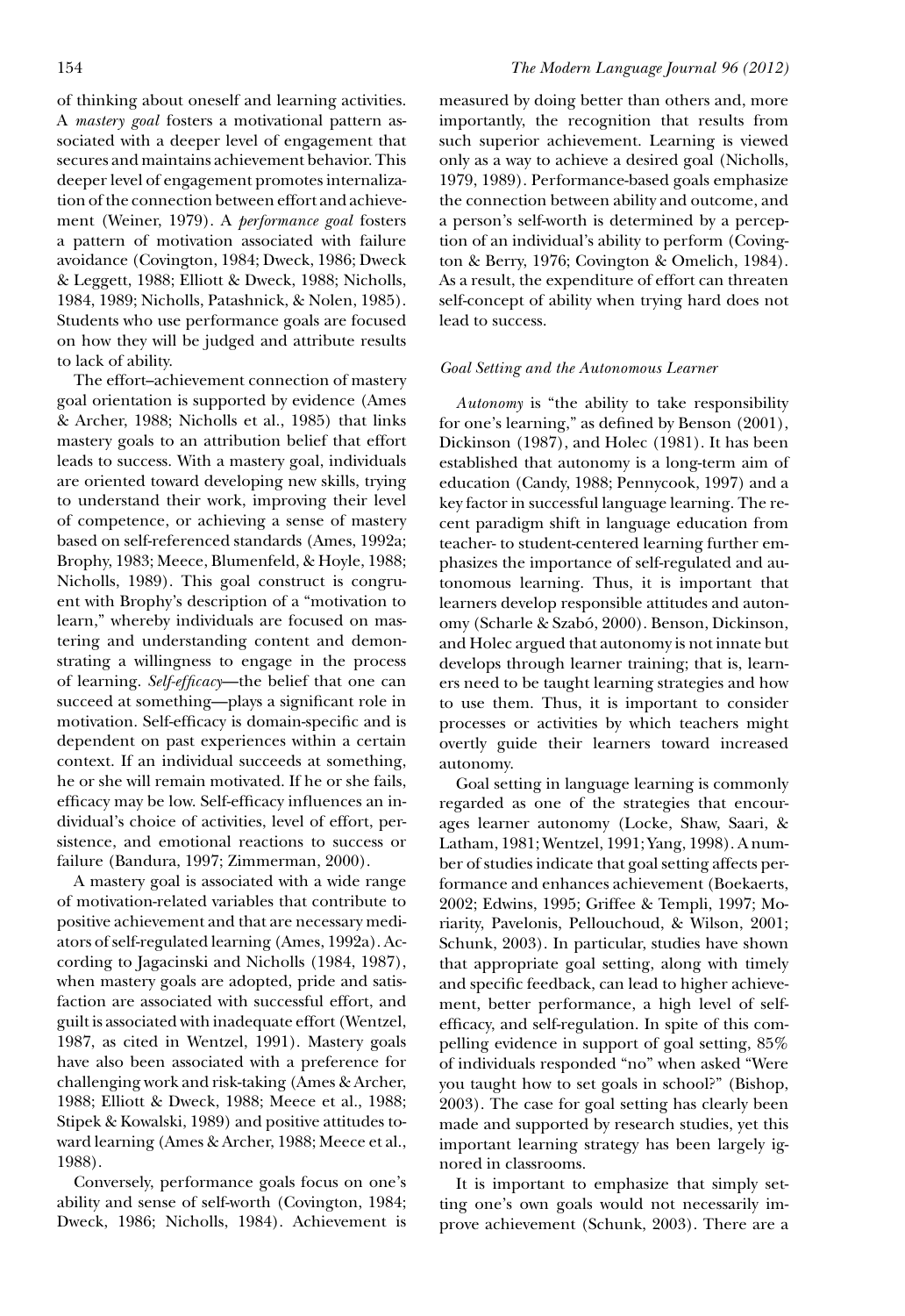number of important factors that must be considered, and effective goal properties are among them. Research offers various models describing quality goals. Some researchers identify difficulty, specificity, and proximity (Schunk, 2003; West & Thorn, 2001) as key features of effective goals, whereas others state that high-quality goals should be SMART; that is, learning goals should be specific, measurable, attainable, relevant, and time bound (Doran, 1981; Miller & Cunningham, 1981). Studies have found that higher results are achieved if goals are specific, measurable, and challenging (Dörnyei, 2001; Locke et al., 1981; Pintrich & Schunk, 1996), not unrealistic or outside the student's capacity.

Researchers emphasize that for goal setting to improve performance, students should be allowed to participate in setting their own goals (Azevedo, Ragan, Cromley, & Pritchett, 2002; Tubbs, 1986, as cited in Griffee & Templi, 1997). Participatory goal theory states that students who choose their own goals perform at higher levels than students who have goals set for them (Mento, Steel, & Karren, 1987, as cited in Griffee & Templi, 1997). Research reveals that many educators often create their own learning goals and rarely encourage students to adapt these goals to their personal needs and interests (Marzano, Pickering, & Pollock, 2001). Many overestimate their students' ability to set their own learning goals (Boekaerts, 2002). Whereas teachers commonly set specific goals or teaching outcomes for a class, these goals can be quite distinct from the goals that the students themselves are pursuing during the same class. According to Dörnyei (2001), these differences between teacher and student goals can lead to a lack of connection between the teacher's "official class goal" (p. 59) and that of an individual student. This disconnect can, in turn, result in a lack of understanding on the part of the students as to how and why they are involved in the learning process.

Students may find intrinsic value, attainment value, or utility value when they participate in a learning task (Cross & Steadman, 1996). When students do not understand the goal of a task or do not invest themselves in a task, there is a lack of ownership in the learning. The value of the learning task is diminished, thereby affecting their motivation to engage in that task. Connecting learning tasks with students' goals increases the value of the task and thus increases motivation. In the classroom, identifying goals increases motivation by assigning value to learning tasks and connecting learning tasks to students' own objectives. When students can attach personal value

to tasks that are assigned to them, tasks become purposeful and students are more willing to meet the costs of achievement. Researchers echo this and stress that effective goals are not simply impersonal "outcomes to shoot for" (Dörnyei, 2001, p. 82) but rather standards by which students can evaluate their own performance and which mark their progress. Goals designed and evaluated by students themselves are more authentic and meaningful to the students (Bellanca & Fogarty, 1991, as cited in Moriarity et al., 2001). Boekaerts (2002) indicated that an optimal strategy is a combination of a learning goal set by a student and approved by the teacher. In this case, a learning goal becomes a joint agreement of both sides to "invest efforts." This agreed-upon learning goal has "a better chance of being accomplished" (Boekaerts, 2002, p. 18). Within this type of educational environment, students are more intrinsically motivated to produce high-quality work because they are not simply doing an assignment, fulfilling a requirement, or preparing for a test they are taking a step toward reaching their own aspirations. This type of instruction also creates an environment conducive to motivating students to engage in their own learning process. This is a cycle in which "to be motivated, students must consciously participate in the learning environment of the classroom ... on the other hand, to motivate students, learning environments must offer opportunities that will invite students' efforts and participation ... tasks must be engaging and meaningful" (Turner, 1995, p. 413).

According to research conducted by Oxford and Shearin (1994), "goal setting can have exceptional importance in stimulating L2 [second language] learning motivation, and it is therefore shocking that so little time and energy are spent in the L2 classroom on goal setting" (p. 129). To effectively integrate goal setting into the curriculum, educators must be familiar with interventions that facilitate this process as well as how to effectively implement such interventions. Which classroom interventions lead to a mastery goal orientation that may contribute to enhanced language achievement? How do we implement these interventions such that students focus on effort versus ability, develop intrinsic interest in language learning, and make use of effective learning strategies?

According Ames (1992b), instructional interventions must connect with all aspects of the instructional plan and design:

Comprehensive intervention requires attention to salient classroom structures, identification of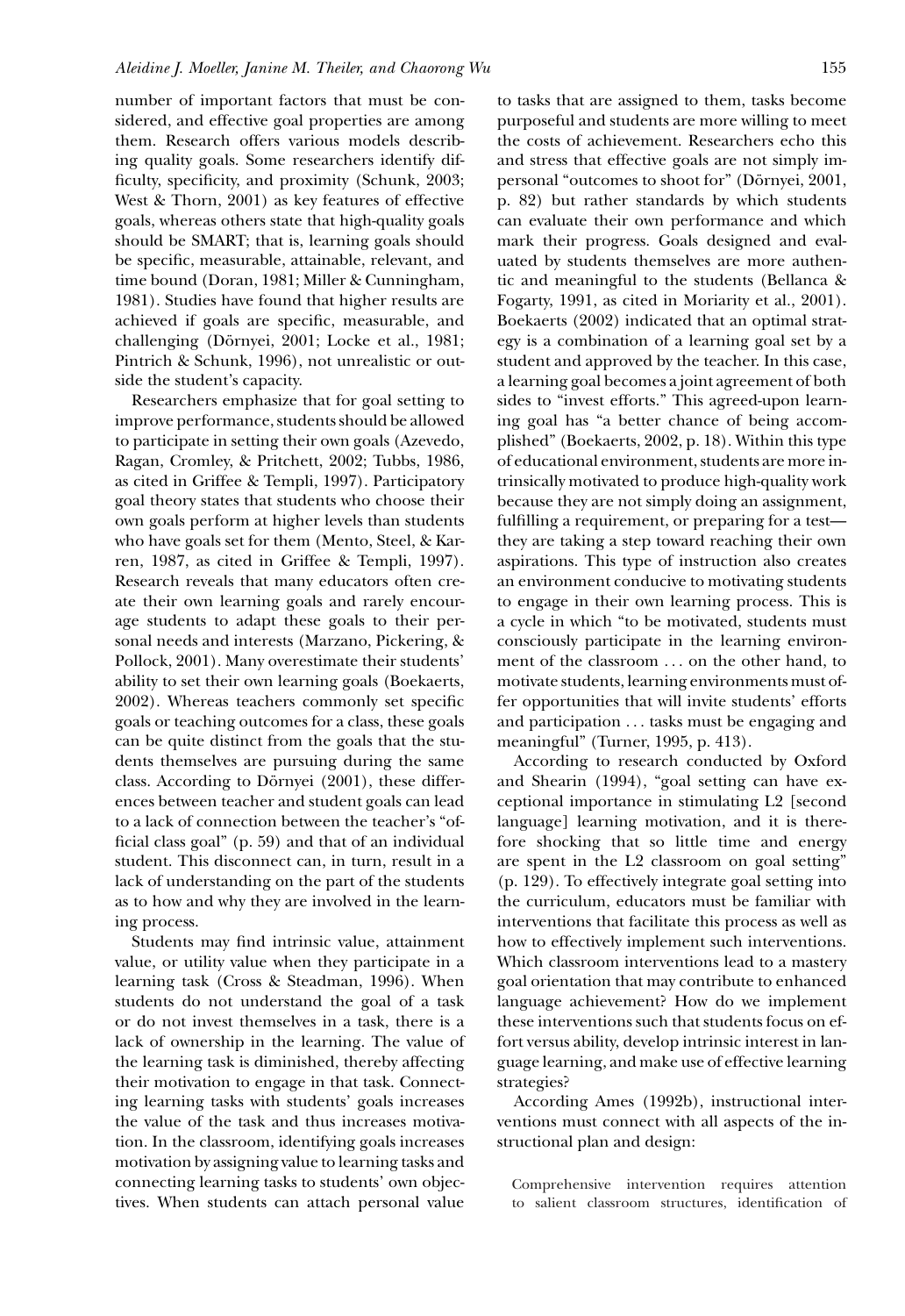principles and strategies that can be mapped onto these structures, and a generation of exemplary practices that can be integrated into all curriculum areas and within all aspects of day-to-day classroom routine. (p. 268)

As a result of changing classroom plans and design, teachers may need to adjust their goals for learning and their belief systems (Good, Grouws, Mason, Slavings, & Cramer, 1990; Marshall, 1988; Nicholls, Cheung, Lauer, & Patashnick, 1989; Paris & Newman, 1990). A classroom goal-setting intervention should consist of explicitly teaching and illustrating the connection between effort and achievement. LinguaFolio, whose building blocks consist of the very principles established through research, therefore served as an appropriate, if not ideal, intervention to explore goal theory and student achievement at the classroom level. An examination of the evolution of the European Language Portfolio will assist in more fully understanding the origin, purpose, and adaptation of LinguaFolio in the United States.

## *The European Language Portfolio*

The unification of European nations led to increased mobility of individuals among and between countries, creating the need for unified benchmarks that identified language skills and competencies required for employment and educational purposes. The European Language Portfolio (ELP) was developed by the Council of Europe (2010) as a product of its comprehensive frameworks for foreign language education. Its purpose was to accompany, reinforce, and guide any foreign language curriculum that aims to provide its learners with a communicative approach to language education while facilitating and reinforcing lifelong learning skills essential to success in any activity outside the classroom.

The ELP has two basic functions: a reporting function and a pedagogical function (Little & Perclova, 2001). The reporting function serves as a ´ means for students to literally display the skills they have acquired throughout their learning experience. This function is especially important for students who are applying for jobs or universities and want to attract potential employers or schools by exhibiting their language competencies. It is important to note, however, that the portfolio is not intended to substitute for official certificates or diplomas that are awarded as the result of formal tests but rather to "supplement them by presenting additional information about the owner's experience and concrete evidence of his or her foreign language achievements" (Little & Perclova, 2001, p. 3). ´

The pedagogical function of the ELP comprehensively addresses the communicative skills involved in language learning and how these skills are being taught, used, and acquired in the classroom. This function is defined by Little and Perclova (2001) in their guide for teachers ´ and teacher trainers as "a means of making the language learning process more transparent to learners, helping them to develop their capacity for reflection and self-assessment, and thus enabling them gradually to assume more and more responsibility for their own learning" (p. 3). In this view, the ELP claims to promote and develop learner autonomy and motivation with sufficient guidance from the teacher. This is thought to be achievable through continuous practice of reflection and self-assessment, metacognitive skills that are regularly utilized when working with the portfolio.

## *LinguaFolio*

The National Council of State Supervisors of Foreign Languages (NCSSFL) adopted LinguaFolio as its official project for the 2005 Year of Languages. Building on the knowledge and insights gleaned from the European case studies and experiences with the ELP, NCSSFL created a version of such a portfolio for American schools that was named LinguaFolio.

LinguaFolio is a portfolio that focuses on building autonomous learners through student selfassessment, goal setting, and collection of evidence of language achievement. LinguaFolio provides students with strategies to improve achievement, transforms standards into classroom goals in the form of "can do" statements, informs students of short- and long-term goals, and involves students directly in the assessment process. This formative assessment tool consists of three components:

1. Language Biography: Students record information about current and past experiences with language as well as their learning habits and strategies.

2. Language Passport: Students assess their own language skills in the form of "can do" statements to identify their level of language proficiency and to follow their growth in proficiency.

3. Dossier of Evidence: Students identify goals, create an action plan that details the path to goal attainment, and provide examples of their work that serves as evidence of accomplishment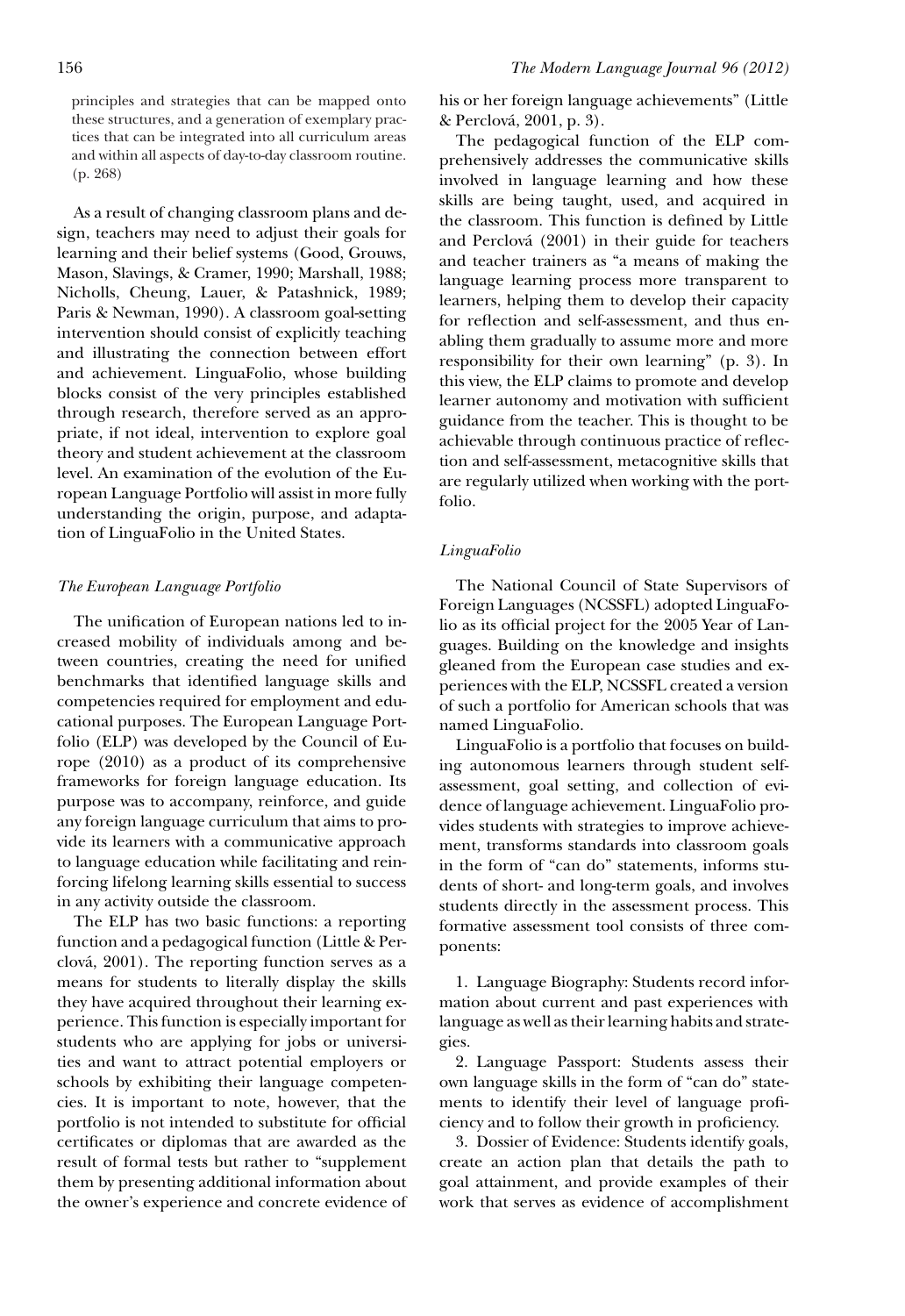of learning goals. A final step involves student reflection to determine at what level the goal was accomplished. (NCSSFL, 2010)

The LinguaFolio goal-setting process (the Dossier of Evidence component) involves students directly in the learning process as they keep track of learning goals and track progress toward these goals. At the beginning of each new thematic unit, textbook chapter, or learning unit, students identify and record their learning goals for the chapter and address one or more of the four skills: reading, writing, listening, and speaking. An action plan is created that delineates how these goals will be achieved. The action plan typically takes the form of tasks that students will perform to achieve their end goal. Students revisit their goals at the end of the chapter or unit, select evidence that supports mastery of the goal, and record responses to the following reflective questions: "Did you meet your goals?" "How do you know?" "How could you have better met your goals?" "Are you satisfied with your performance in this chapter? Why or why not?" "Based on the evidence that you chose, what can you do now that you could not do at the beginning of this chapter?" Asking students to revisit goals they set at the beginning of the chapter encourages them to make SMART (specific, measurable, attainable, realistic, time-bound) goals SMARTER, by adding evaluation and reflection segments aimed at examining the quality of the work completed. This personal reflection on the learning supplies the important element of feedback as defined by Locke and Latham (1990) as "knowledge of one's performance" (p. 173) or as "knowledge about performance" (West & Thorn, 2001, p. 42). In this case, students provide their own feedback (selfassessment) as they monitor their own progress (Marzano et al., 2001). Feedback "tells people what is" and "goals tell them what is desirable" (Locke & Latham, 1990, p. 197). Feedback provides information on progress made toward goal accomplishment, and goals facilitate the ability to evaluate this progress using a goal standard (Locke & Latham, 1990). See the LinguaFolio implementation cycle designed to guide classroom application of these principles (Appendix A).

A collaboration of states adapted the NCSSFL LinguaFolio to interface with the Standards for Foreign Language Learning, the American Council on the Teaching of Foreign Languages (ACTFL) Performance and Proficiency Guidelines, and their individual state foreign language frameworks. State-specific versions of LinguaFolio were developed and piloted in North Carolina, South Carolina, Indiana, Kentucky, Virginia, and Nebraska.

#### *Classroom-Based Research*

A quantitative research study was conducted at the classroom level to determine the educational value related to the goal-setting process as facilitated through the integration of LinguaFolio in the language classroom. The unique challenges inherent in working in K–12 educational settings for any length of time can discourage researchers from studying young learners, or minors, as such studies require very strict procedures to secure institutional approval that include parental consent. This examination of goal setting and student achievement required institutional review board permissions, district and school approval, parental consent, student assent, and teacher consent on an annual basis. Working in K–12 schools, researchers were faced with concerns of ensuring rigor in a natural and difficult-to-control environment laden with attrition due to teachers leaving or transferring schools, replacement teachers not invested in study participation, and student attrition as they transitioned to more advanced (and nonmandatory) levels of study. By choosing hierarchical linear modeling—a statistical tool that allowed researchers to use all of the data collected in spite of attritional challenges—researchers were able to overcome these significant obstacles.

#### PURPOSE AND RESEARCH QUESTIONS

The purpose of this study is to analyze the relationship between goal-setting ability and secondlanguage performance for high school students in the Spanish language classroom. Students' goalsetting processes and language proficiency performance were analyzed for 4 consecutive years (with an additional year for a pilot that informed the study). Researchers investigated trends in the goal-setting process and the relationship between goal setting and language production in reading, writing, and speaking.

1. What is the relationship between goal setting and performance for students of Spanish?

2. What are the general trends in goal setting for Spanish students in levels 1, 2, 3, and 4?

#### METHODOLOGY

#### *Participants*

A purposive sampling of teachers was recruited for the study that would allow the researchers to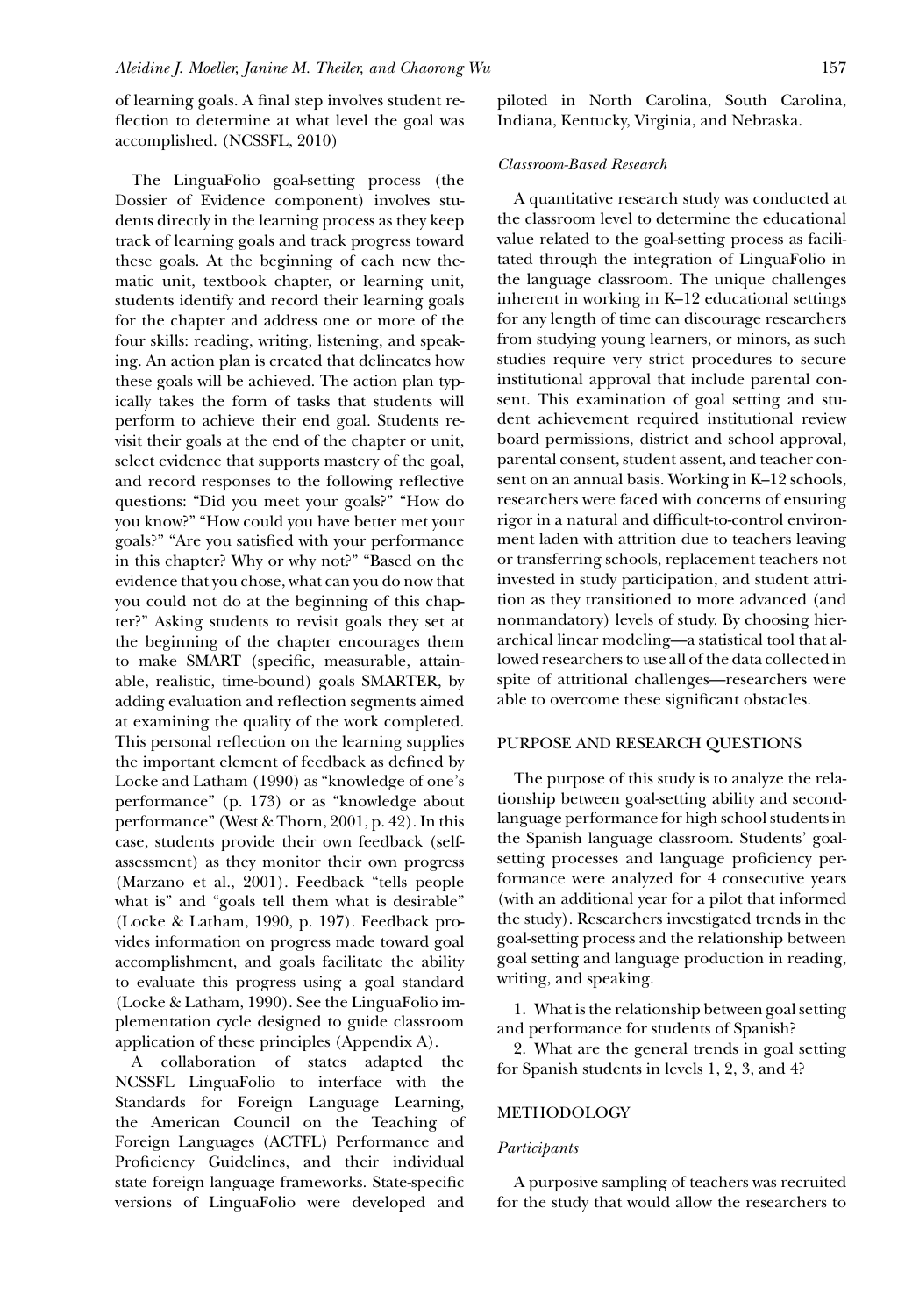TABLE 1 Student Sample

| Student Participants 2005 2006 2007 2008 2009 |     |     |      |     |     |
|-----------------------------------------------|-----|-----|------|-----|-----|
| Total                                         | 106 | 394 | 527  | 484 | 332 |
| <b>First-Year Students</b>                    | 80  | 970 | 186- | 48  | 173 |
| Second-Year Students                          | 13  | 193 | 307  | 961 | 79  |
| Third-Year Students                           | 13  | 1   | 34   | 158 | 37  |
| <b>Fourth-Year Students</b>                   | NA. | NA. | NA.  | 16  | 51. |

follow the same students and teachers for several years in an attempt to reduce the external variables in the study. Researchers identified and recruited teacher participants through a statewide "Improving Teacher Quality"—a funded initiative in which Spanish educators participated in a 10-day intensive immersion institute designed to enhance language skills, pedagogical practices, and technological integration into their classrooms. The participants also received extensive training in goal setting and reflection, and they were introduced to LinguaFolio, a classroombased, structured intervention designed to promote self-regulation among learners. Between 2005 and 2009, researchers recruited 21 teacher participants and their 1,273 individual students. These 21 teachers represented 23 Nebraska schools, including 19 public and 4 parochial schools of varying sizes.

In each year of the study, the sample grew in diversity and size. New teachers and students were recruited in an effort to increase the sample size while current participants continued with their language learning experience. New recruits were from all levels of language learning and not solely from the first year of language study. This was done in an effort to provide the greatest level of breadth and depth of sample diversity. Additionally, a number of participants were lost due to teacher, school, or student attrition. As a result of this longitudinal tiered recruitment and attrition, the final data set consisted of data stemming from students at all levels of Spanish, some of whom were followed for multiple consecutive years and some of whom participated for only a snapshot of their Spanish learning experience. All data were valuable for the purposes of this study as explained in the section addressing hierarchical linear modeling (HLM) methodology. Table 1 outlines the sample composition for the duration of the study.

## *Instruments and Procedures*

All participating teachers and their students engaged in the LinguaFolio goal-setting process as an established component of their Spanishlearning classroom curriculum. The LinguaFolio goal-setting process required students to establish personalized goals and action plans in accordance with chapter objectives, to collect classroom-based evidence throughout a chapter or unit, and to reflect on relative goal attainment upon completion of a chapter or unit. This process was repeated with each subsequent chapter (see Appendix A for visual representation of the LinguaFolio cycle of implementation).

The independent variable for this study (LinguaFolio Goal-Setting Process) consists of three components: setting goals, establishing an action plan for goal attainment, and reflecting on relative attainment of goals. For each year of the study, researchers collected and analyzed qualitative data in the form of student-produced goals, action plans, and reflections. In 2005, with the collection of the first year of goal-setting data, researchers identified a need for a rubric to score studentproduced goals and reflections. Researchers entered 200 student-produced goals into a qualitative database and analyzed those goals to determine the natural and authentic separation of actual student data. Working independently, 5 researchers explained the similarities and differences by establishing common themes. The team then met to compare and contrast its findings and arrived at a final, comprehensive rubric derived from actual student-produced data. The rubric was peer-reviewed by 3 teacher participants, and their feedback was applied to finalize the LinguaFolio Goal-Setting Process Rubric (see Appendix B).

With each annual collection of goals (with a mean of 1,000 goals per year), interrater reliability was established at the 90% level through the following process.

A random sample of 10 sets of LinguaFolio goal-setting data (goal, action plan, reflection) was reviewed by each of the 3 researchers involved in the goal-rating process. They utilized the LinguaFolio Goal-Setting Process Rubric to independently rate each of the 10 student sample sets. Each of the 3 researchers independently produced 30 scores (10 goal scores, 10 action plan scores, 10 reflection scores), resulting in a total of 90 scores (30 scores  $\times$  3 researchers). After rating the 10 student goals independently, all scores were compared during a meeting that allowed for a discussion of similarities and differences. Another random sample consisting of 10 LinguaFolio goal-setting data was reviewed, each rater repeating the previous process. This continued until researchers arrived at 90% agreement among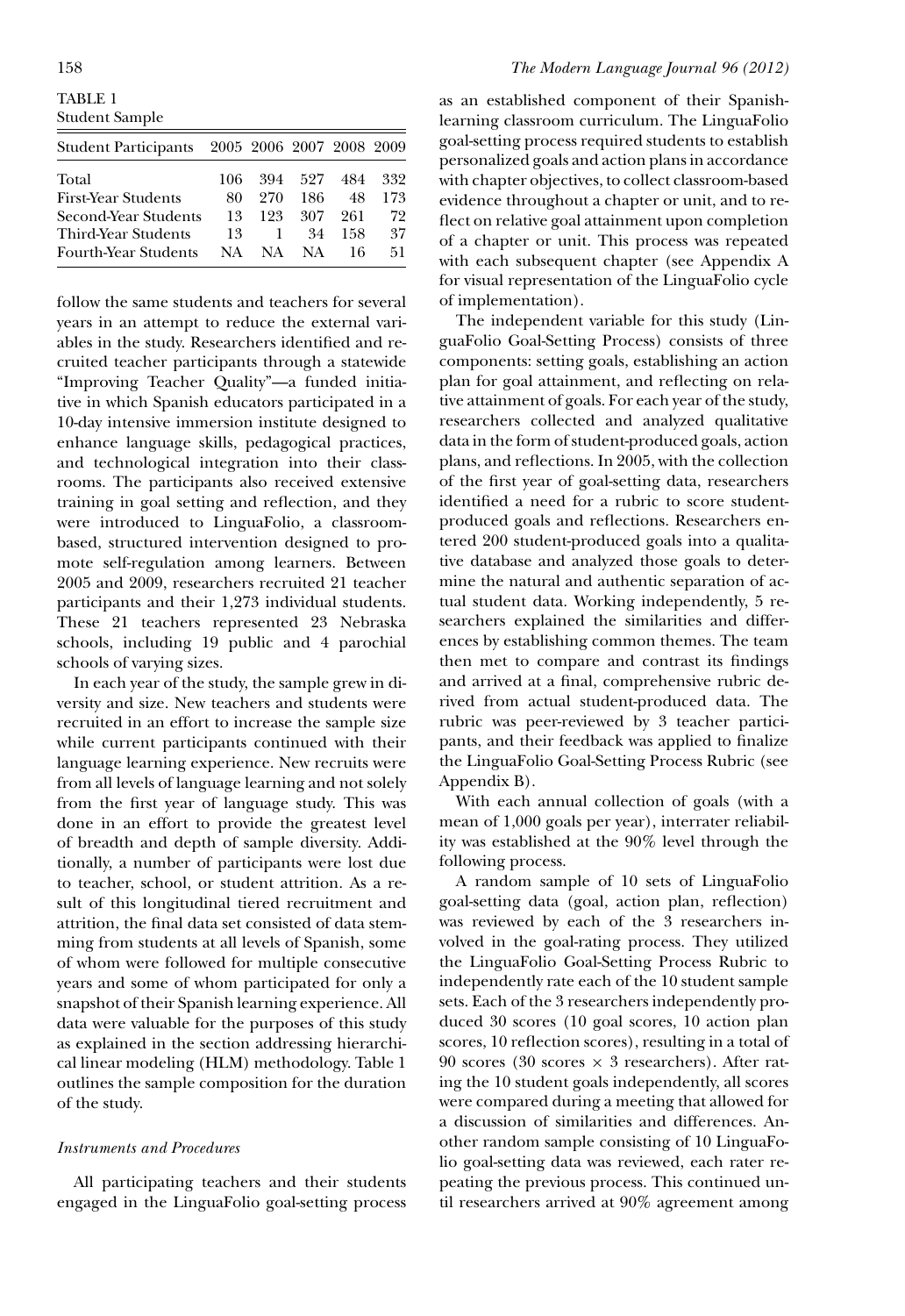their 90 scores. With the establishment of 90% agreement, a final sample rating was conducted, eliminating chance occurrence. The 3 researchers then divided all student samples, each taking a portion of the data set to rate. These scores were utilized as raw data in analyzing the relationship between student goals and achievement.

Dependent variables for this study include teacher-independent scores produced annually through an online proficiency assessment—the Standardized Measure of Proficiency (STAMP) assessment. STAMP, a statistically validated, realiabased, textbook-independent, and computer adaptive assessment, produces a comprehensive score for proficiency in reading, writing, and speaking (Avant Assessment, 2010).

For each year of the study, teachers guided student participants through the goal-setting process, and students stored all goals and reflections in folders or binders. At the culmination of a Spanish course, students participated in the STAMP assessment. At the conclusion of each academic year, researchers collected all LinguaFolio student-produced goals and they analyzed the goals using the LinguaFolio Goal-Setting Process Rubric.

#### *Hierarchical Linear Modeling*

Hierarchical structuring is commonly found in organizational settings such as educational systems (i.e., assignments within students within classes within teachers within schools within districts within regions, and so on). In longitudinal studies conducted within educational systems, repeated measurements are made on the same experimental unit, or subject, over time. In the case of this study, researchers desired to make repeated measures representing Spanish learner growth while accounting for the nested learning structure. HLM was adopted, as HLM is able to capture these "measurement occasions" within a nested structure. In this study, these measurement occasions (lower level or level 1) are nested within students (higher level or level 2). These students (level 2) are then nested within teachers (highest level, or level 3). Proc Glimmix in Statistical Analysis Software (SAS) facilitated the HLM analyses.<sup>1</sup>

Researchers initially planned on utilizing the HLM to analyze reading, writing, and speaking scores in light of all components of the goal-setting process variable (goal setting, action plan, reflection). However, the high correlations (Table 3) among these variables implied that collinearity might occur if they were all included

TABLE 2 Goal Process Scores by Level of Spanish

| Spanish Level     |                  | Goal  | Action Plan Reflection |       |
|-------------------|------------------|-------|------------------------|-------|
| All Levels        | μ                | 2.48  | 2.41                   | 2.28  |
|                   | SD               | 0.828 | 0.929                  | 0.794 |
|                   | $\boldsymbol{n}$ | 877   | 847                    | 876   |
| <b>First Year</b> | $\mu$            | 2.39  | 2.19                   | 2.18  |
|                   | SD               | 0.729 | 0.911                  | 0.784 |
|                   | $\boldsymbol{n}$ | 346   | 320                    | 347   |
| Second Year       | μ                | 2.42  | 2.39                   | 2.28  |
|                   | SD               | 0.818 | 0.871                  | 0.793 |
|                   | $\boldsymbol{n}$ | 376   | 372                    | 374   |
| Third Year        | $\mu$            | 2.98  | 2.97                   | 2.49  |
|                   | SD               | 0.956 | 0.973                  | 0.824 |
|                   | $\boldsymbol{n}$ | 131   | 131                    | 131   |
| Fourth Year       | $\mu$            | 2.10  | 2.67                   | 2.58  |
|                   | SD               | 0.571 | 0.381                  | 0.434 |
|                   | $\boldsymbol{n}$ | 24    | 24                     | 24    |

as predictors. When examining the correlations between the goal-setting process components and the STAMP results, the goal-setting and action plan variables presented stronger correlations with STAMP proficiency scores. Because of these stronger correlations and because this study involved an analysis of the link between goal setting and student achievement, researchers opted to concentrate on goal and action plan writing as predictors for the HLM analysis. Although this eliminated the student reflection detail in the goal-setting process and student achievement relationship, it increased accuracy and power by decreasing the error risked with collinearity among three factors. For each dependent variable, researchers established the best-fit model through a series of unconditional and conditional hierarchical linear models. For all of the models, restricted maximum likelihood (REML) was used with Satterthwaite approximation for degrees of freedom.

## RESULTS

Descriptive analyses were run for goal writing, action plan writing, and reflection scores according to levels of Spanish. The results of the descriptive analysis are depicted in Table 2.

The descriptive analysis revealed a consistent increase in goal setting, action plan, and reflection mean from level 1 through level 3 of Spanish. The analysis revealed a drop in goal-setting and action plan means between years 3 and 4, but the mean score for reflection continued to rise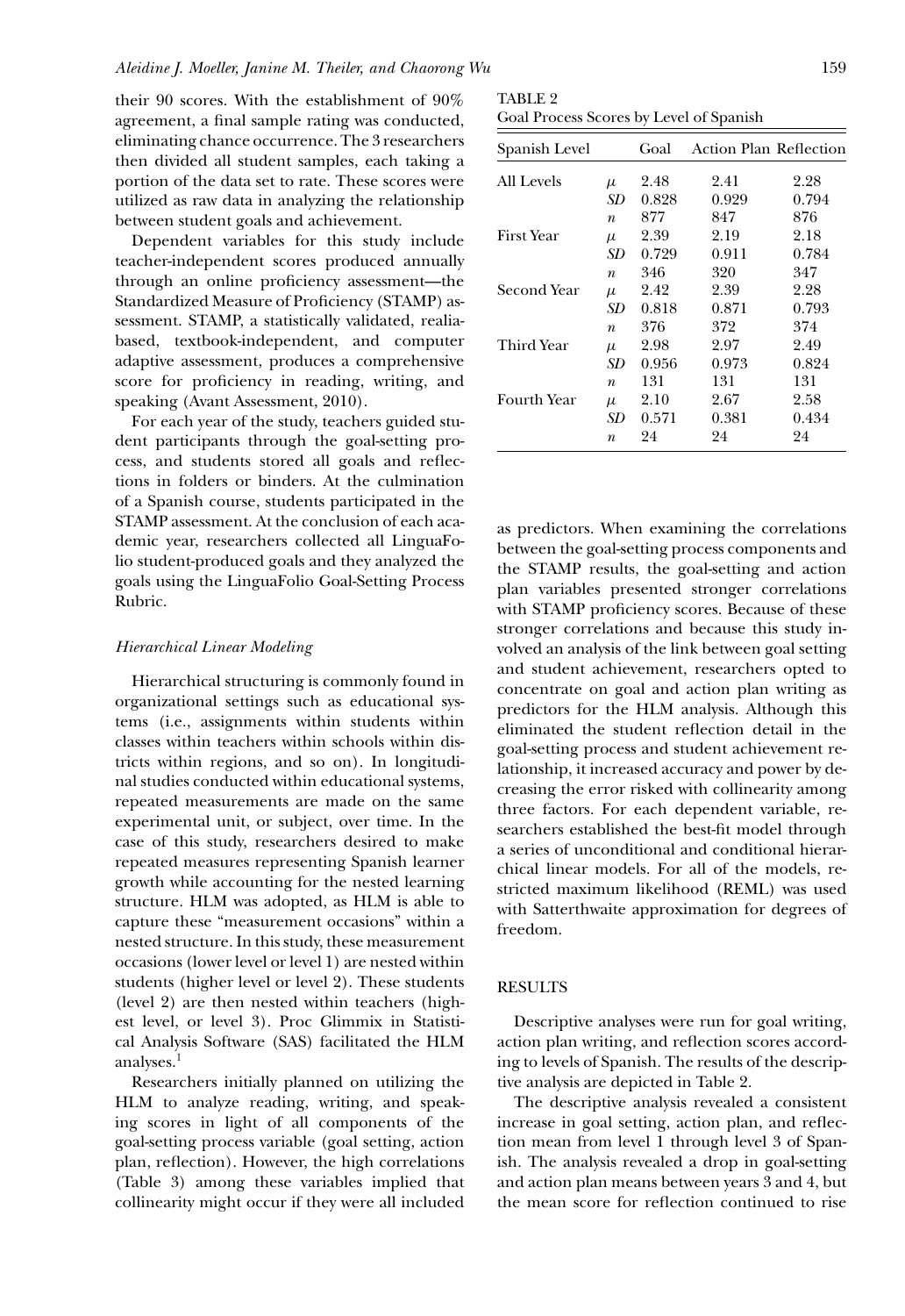|               | $\circ$                                 |                         |                          |                         |                 |                 |                  |
|---------------|-----------------------------------------|-------------------------|--------------------------|-------------------------|-----------------|-----------------|------------------|
|               |                                         | <b>STAMP</b><br>Writing | <b>STAMP</b><br>Speaking | <b>STAMP</b><br>Reading | LF<br>Goal      | LF<br>Plan      | LF<br>Reflection |
| LF Goal       | Pearson Correlation<br>$\boldsymbol{n}$ | $.376**$<br>836         | $.341**$<br>801          | $.263**$<br>845         | 877             | $.623**$<br>845 | $.623**$<br>875  |
| LF Plan       | Pearson Correlation<br>$\boldsymbol{n}$ | $.419**$<br>807         | $.383**$<br>777          | $.211**$<br>817         | $.623**$<br>845 | 847             | $.468**$<br>845  |
| LF Reflection | Pearson Correlation<br>$\boldsymbol{n}$ | .249<br>835             | $.221**$<br>800          | .237<br>845             | $.623**$<br>875 | $.468**$<br>845 | 876              |

TABLE 3 Correlations for LinguaFolio and STAMP

*Note.* LF = LinguaFolio; STAMP = Standardized Measure of Proficiency. \*\* *p* < .01 (2-tailed).

between years 3 and 4. The decrease in mean scores from the third year to the fourth year for both goal setting ( $\mu = 2.98, 2.10$ ) and action plan ( $\mu = 2.97, 2.67$ ), coupled with a decrease in standard deviation for goal setting  $(SD = 0.956,$ 0.973), action plan  $(SD = 0.973, 0.381)$ , and reflection  $(SD = 0.825, 0.434)$ , calls for a closer analysis of the data. Results may not accurately depict growth because conducting aggregate descriptive analyses of means considers the scores even of those students who may be writing goals for the first time as third- or fourth-year Spanish students. When considering the data represented in Table 2, the third- and fourth-year declines may result from analyzing the data in aggregate form without considering sample attrition or retention. With disaggregation of the data to represent solely students participating in all 4 years of consecutive levels of Spanish instruction, the sample size decreases significantly  $(n = 24)$ . Conducting an analysis with such a small sample risks producing questionable results. As such, the descriptive analysis primarily served as a source of guidance as researchers continued with their data analysis.

A correlational analysis of the goal-setting process and STAMP assessment variables reveals a statistically significant relationship between each component of the goal-setting process and each component of the STAMP assessment ( $p < .01$ ). The results of the correlational analysis are depicted in Table 3. Restricting the investigation of relationships to a correlational analysis neglects potential differences resulting from student, teacher, and other predictors. HLM was therefore adopted to further investigate the relationship between goal setting and student achievement. HLM allows for a deeper understanding of the relationship between goal setting and achievement, with the emphasis no longer on snapshot

relationships but rather growth relationships that account for variation due to student, teacher, and other predictors.

## *Empty and Unconditional Models*

To build a model in HLM, researchers began with a basic, or empty, model. The empty model aimed to reveal the source of variance in the absence of specific predictors. In this case, goal-setting process predictors were absent in the empty model. A three-level empty model (random intercept only) was fitted for each dependent variable (STAMP reading, writing, speaking scores). The three levels in this model represent measurement occasion (level 1), student (level 2), and teacher (level 3). The random effects at each level and the interclass correlations (ICCs) are depicted in Table 4.

As is evident from Table 4, some variance in STAMP outcomes can be accounted for by student and teacher differences. For example, 35.4% of the variance for STAMP writing can be accounted for by student difference (this includes the teacher difference by definition) and 22.7% can be attributed to teacher difference. Sixty-four percent of the 35.4% student difference can be attributed to teacher differences.

Level of Spanish, centered at the first year of Spanish, was then included in the empty model. Due to the limited levels of Spanish (four), researchers chose to not pursue more complex models such as quadratic or cubic models, opting to remain with the linear model. It was found that including the random slope at the student level did not improve the model fit for STAMP writing and STAMP speaking (deviance difference = 2.78;  $\Delta df = 2$ ,  $p > .05$ ; deviance difference =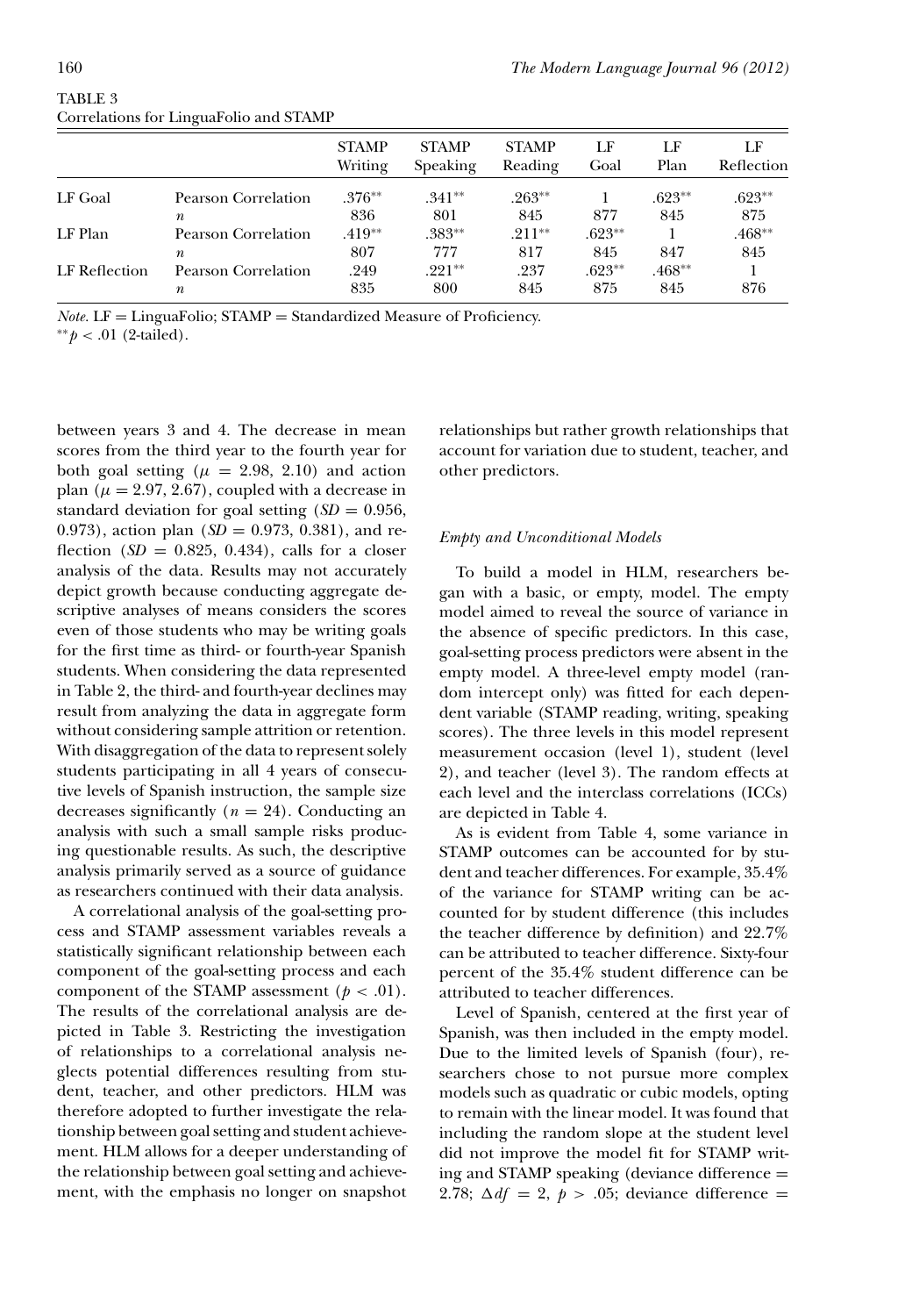|                                              | <b>STAMP</b> Writing | <b>STAMP</b> Speaking | <b>STAMP</b> Reading |
|----------------------------------------------|----------------------|-----------------------|----------------------|
| Random<br>Intercept                          | .125                 | .105                  | .160                 |
| Variance at Level 2                          |                      |                       |                      |
| Random<br>Intercept                          | .223                 | .151                  | .108                 |
| Variance at Level 3                          |                      |                       |                      |
| Residual Variance                            | .634                 | .592                  | .359                 |
| ICC<br>Level 1 within Level 2<br>and Level 3 | .354                 | .302                  | .427                 |
| Level 1 within Level 3                       | .227                 | .178                  | .172                 |
| Level 2 within Level 3                       | .64                  | .590                  | .403                 |

TABLE 4 Random Effects for Empty Models and Interclass Correlations

*Note.* ICC = interclass correlation; STAMP = Standardized Measure of Proficiency.

27.7;  $\Delta df = 2$ ;  $p > .05$ , respectively) but did improve for STAMP reading (deviance difference = 77;  $\Delta df = 2$ ,  $p < .05$ ). Thus, the baseline model for STAMP writing and STAMP speaking did not include random slope, but the baseline model for STAMP reading did include random slope at the student level.

## *Conditional Models*

Goal-setting and action plan variables were then included in the baseline model. These two variables were at the measurement occasion level (level 1), and three new predictors were established for both goal-setting and action plan variables. The teacher-level predictor (level 3) was represented by the mean scores of all students for an individual teacher. For goal setting, this was centered at 2, for action plan writing it was centered at 2.4. The student-level predictor (level 2) was represented by the difference between the mean scores for an individual student and the mean score attributed to all students of the corresponding individual teacher. The difference of scores associated with each Spanish level and the means of an individual student served as the measurement occasion level predictor (level 1). Thus, six covariates were created and were included into the baseline model. The results are shown in Table 5. The regression equations for the final model of STAMP writing, speaking, and reading are provided in Appendix C.

Hierarchical linear modeling results are interpreted in the same manner for STAMP reading, writing, and speaking (Table 5). Results for STAMP writing and the goal-setting process will be explained as a representative model of HLM interpretation. The 1.54 intercept implies that

the STAMP writing score is 1.54 for a student in his or her first year of Spanish study, with the mean of the combined scores for all students of a teacher (the "teacher mean score") of 2 for goal setting and 2.4 for action plan writing, with the individual student mean goal-setting and action plan scores equal to the teacher's mean scores, and with the student goal-setting and action plan scores considered to be average. The level of Spanish of 0.683 implies that completion of additional years of Spanish relates to a 0.683 increase in STAMP writing score for each year.

The teacher-level goal setting of 0.17 implies that the STAMP writing score of a student increases by 0.17 if the average goal-setting score of the teacher is 1 unit higher (average score of a teacher  $=$  average of all student scores of that teacher). The student-level goal setting of 0.283 implies that a student's STAMP writing score increases by 0.283 if the student's goal-setting score increases by 1 unit. The measurement occasion level goal setting of 0.005 implies that the STAMP writing score increases by 0.005 if a student's goal-setting score is 1 unit higher than the average.

The teacher-level action plan writing of 0.369 implies that the STAMP writing score of a student increases by 0.369 if the average action plan writing score of the teacher is 1 unit higher. The student-level action plan writing of 0.162 implies that a student's STAMP writing score increases by 0.162 if the student's action plan writing score increases by 1 unit. The measurement occasion level action plan writing of 0.214 implies that the STAMP writing score increases by 0.214 if the action plan writing score is 1 unit higher than average. This interpretation of the HLM results would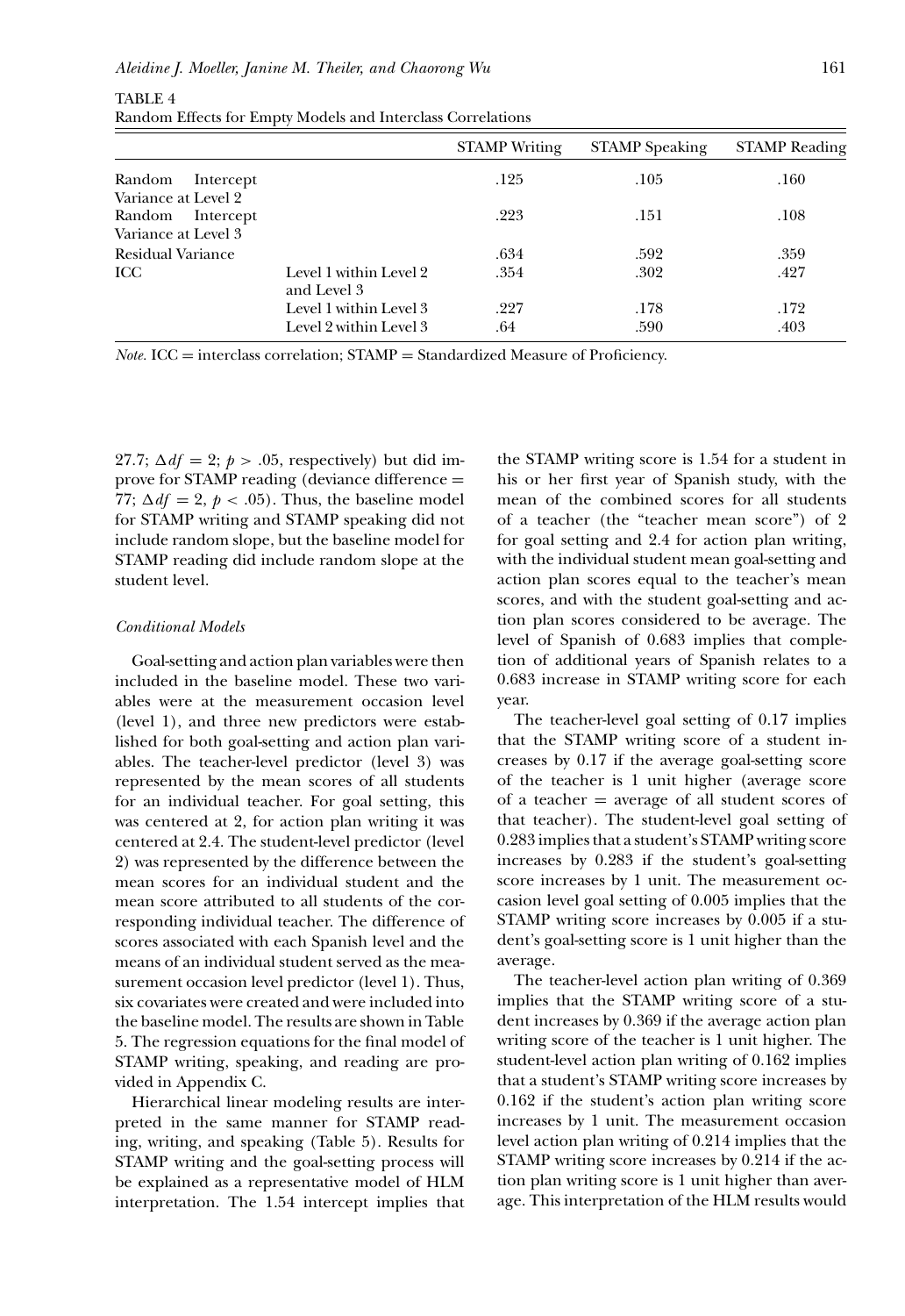TABLE 5

|                                    |             |               | <b>STAMP</b> Writing |                |             | <b>STAMP</b> Speaking |              |                            | <b>STAMP</b> Reading |
|------------------------------------|-------------|---------------|----------------------|----------------|-------------|-----------------------|--------------|----------------------------|----------------------|
| Parameters                         | Estimate    | SE            | $p$ -Value           | Estimate       | SE          | $p$ -Value            | Estimate     | SE                         | $p$ -Value           |
| <b>Fixed Effects</b>               |             |               |                      |                |             |                       |              |                            |                      |
| Intercept                          | 1.54        | 0.153         | $-.0001$             | 1.32           | 0.123       | $-.0001$              | 1.3          | 0.074                      | < .0001              |
| Level of Spanish                   | 0.683       | 0.035         | < .0001              | 0.605          | 0.034       | < .0001               | 0.373        | 0.033                      | $-.0001$             |
| <b>BWT</b> Goal                    | 0.17        | 0.283         | .557                 | 0.42           | 0.223       | .078                  |              | 0.256 0.127                | .061                 |
| <b>BWS Goal</b>                    |             | 0.283 0.052   | < .0001              | 0.19           | 0.052       | .0003                 |              | 0.244 0.047                | $-.0001$             |
| WS Goal                            |             | $0.005$ 0.085 | .952                 | $-0.003$ 0.008 |             | .973                  | $0.106$ 0.08 |                            | .188                 |
| <b>BWT</b> Plan                    |             | 0.369 0.273   | .198                 |                | 0.151 0.214 | .493                  | 0.03         | 0.117                      | .799                 |
| <b>BWS Plan</b>                    |             | 0.162 0.046   | .0004                |                | 0.159 0.045 | .0005                 | $-0.043$     | 0.041                      | .29                  |
| WS Plan                            | 0.214 0.07  |               | .0027                |                | 0.111 0.067 | .102                  | $-0.07$      | 0.066                      | .291                 |
| Random Effects                     |             |               |                      |                |             |                       |              |                            |                      |
| Residual Variance                  |             | 0.335 0.033   |                      |                | 0.311 0.031 |                       | 0.313 0.011  |                            |                      |
| Intercept Variance<br><b>BWT</b>   | 0.142 0.061 |               |                      | 0.08           | 0.033       |                       |              | 0.015 0.033                |                      |
| Intercept Variance<br><b>BWS</b>   |             | 0.154 0.035   |                      |                | 0.149 0.033 |                       |              | 0.033 0.039                |                      |
| Intercept-Linear<br>Covariance BWS |             |               |                      |                |             |                       |              | $0.062$ $0.015$            |                      |
| Linear Variance BWS                |             |               |                      |                |             |                       | $0^*$        | $\overline{\phantom{a}}^a$ |                      |
| Model Fit                          |             |               |                      |                |             |                       |              |                            |                      |
| AIC                                | 1750.68     |               |                      | 1626.88        |             |                       | 1656.91      |                            |                      |
| BIC                                | 1753.18     |               |                      | 1635.38        |             |                       | 1660.24      |                            |                      |
| No. of Parameters                  | 11          |               |                      | 11             |             |                       | 11           |                            |                      |

| Parameter Estimates and Model Fit Statistics for Final Conditional Models |
|---------------------------------------------------------------------------|
|---------------------------------------------------------------------------|

*Note.* AIC = Akaike Information Criterion; BIC = Bayesian Information Criterion; BWS = between student/student level (level 2); BWT = between teacher/teacher level (level 3); WS = within student/measurement occasion level (level 1). <sup>a</sup>Not estimable.

<sup>∗</sup>2.52−19.

apply in an equivalent manner, with the appropriate respective numbers, for both STAMP speaking and STAMP reading scores.

## DISCUSSION AND CONCLUSION

Analysis of the data reveals a consistent increase over time in the mean goal, action plan, and reflection scores of high school Spanish learners. This trend held true for all levels except for the progression from third- to fourth-year Spanish for action plan writing and goal setting. With the disaggregation of the data at the third and fourth year, this consistency continued; however, a limited sample size is a limitation at these levels. The greatest improvement in goal setting occurred between the second and third levels of Spanish. This can be explained in part by the attrition of those students who discontinued their Spanish studies, as this sufficed to meet the language requirement for entry into college. This increase in score could also be attributed to a myriad of reasons

that may include smaller class size, more opportunities to use the second language, and higher motivation among those students who chose to continue language studies beyond the minimum language requirement. Given the indicated relationship between goal setting and achievement, future research to further clarify development in both areas, as well as the interrelationship, should be considered. For example, a similar study with a control group would provide increased clarity and strengthen our understanding of the relationship between goal setting and achievement. Although causation certainly cannot be claimed with the statistical analyses conducted in this study, the consistent growth in goal, action plan, and reflection scores may serve as a rationale for future consideration of the factors involved in increasing skill proficiency (practice, educational level, maturity, etc.).

One might hypothesize that these lesser mean scores (goal-setting process) for the third and fourth levels are due to a training effect on the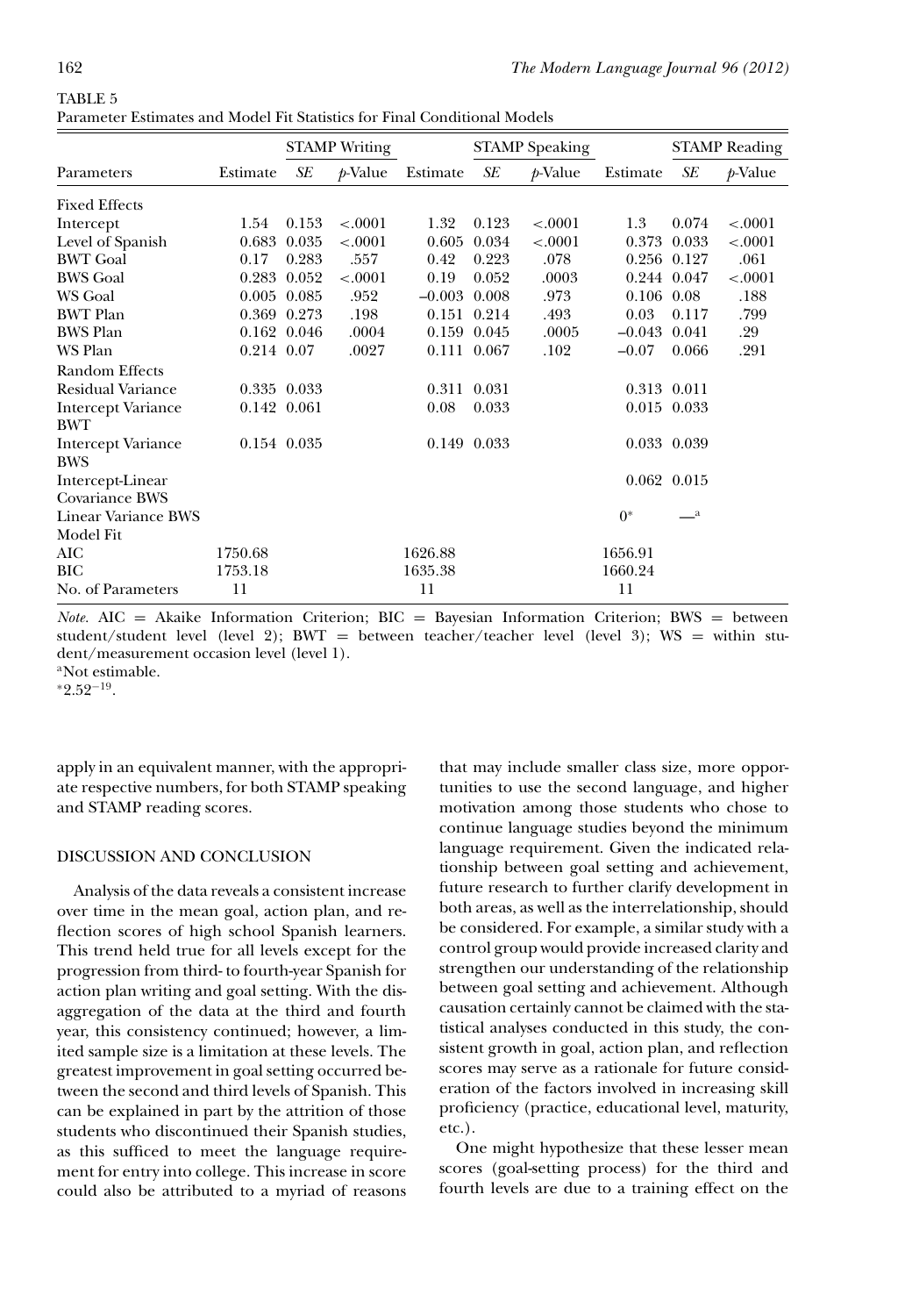part of teachers (Schärer, 2004). Knowledge of the goal-setting process and its implementation has evolved during this study, and trainings for teacher participants were adjusted accordingly. Students who accumulated 4 consecutive years of participation began the study with teachers who received their training when the least was known about the goal-setting process. Their students, in turn, likely received a less detailed and structured plan of guidance when compared to those who began participating in the third or fourth year of the study. Each iteration of the study brought new understanding about goal setting, which was immediately implemented in the training sessions with participating teachers. An additional factor contributing to this may be the sense of community that was established among the participants via Blackboard, face-to-face meetings, and additional training at regional and state conferences and seminars. This provided a forum for teachers to share insights, experiences, and successes (Schärer, 2004).

Correlational analyses revealed a statistically significant positive relationship between each component of the goal-setting process and each component of the STAMP assessment ( $p < .01$ ). These correlations reveal a positive relationship between proficiency and the writing of goals, action plans, and reflections—a learner more practiced and skilled at goal setting relates positively to higher language achievement in Spanish. Thus, a student with a higher goal, action plan, or reflection score will likely also be a student who achieves a higher STAMP proficiency score in reading, writing, or speaking. Conversely, a student who has lower goal setting, action plan, or reflection scores will likely be a student who achieves a lower STAMP proficiency score. Although there is a strong positive relationship between goal setting and language achievement, causality can only be established through experimental research using a control group.

Although the correlation results might be considered a defense of "better goal writers equal better users of language," the HLM elucidates the nature of the relationship of the growth that occurs with both goal setting and proficiency. The HLM analysis revealed a statistically significant relationship at the student level when considering both goal writing and action plan writing in relation to STAMP proficiency  $(p < .001)$ . The relationship of this growth is independent of level of language learning or achievement level—growth in the ability to write goals or action plans is related to growth in Spanish language proficiency. This general finding elucidates

the need to focus on the goal-setting process for the potential benefit of all learners, whether they be high achievers, low achievers, beginning students, or advanced students (at the secondary level). Kohonen (2002) found that especially lower secondary and elementary students are accustomed to relying on the teacher for planning and guiding them through the learning process and found little value in taking on the responsibility themselves. Lacking the key metacognitive skills that are stimulated by the ELP/LinguaFolio, many students struggled to make the connection between reflection and self-assessment exercises and their language learning. This fact emphasizes that the goal-setting process is especially important for these learners to achieve academic success and can serve as a powerful intervention. LinguaFolio, as evidenced in this study, can serve as an effective tool for promoting selfregulation in learners through structured goal setting.

The HLM teacher-level goal-setting score refers to a combined mean goal score of all learners for one particular teacher, and the HLM analysis does not reveal a significant relationship for teacher-level scores and student STAMP scores. An increase in the teacher-level goal-setting score does not relate to an increase in STAMP scores of individual students (writing,  $p = .557$ ; reading,  $p = .06$ ; speaking,  $p = .078$ ). The action plan scores at the teacher level do not reveal a relationship with the STAMP scores of individual students (reading,  $p = .799$ ; writing,  $p = .198$ ; speaking,  $p = .493$ ). This finding gains more meaning when one recalls that the previously mentioned HLM statistically indicated a relationship between student growth in the goal-setting process and proficiency ( $p < .001$ ). The presence of student-level-related growth combined with the lack of relationship between teacher goal/action plan writing growth and student STAMP growth emphasizes the student-specific nature of the effects of goal writing and language proficiency. In other words, according to the HLM findings, growth in student proficiency is related to growth in student goal writing independent of the teacher. Factors that may influence these results include teacher-independent variables that impact student achievement, such as motivation, the goal-setting process itself, and the meaningfulness of the curriculum. Researchers have emphasized that simply setting one's own goals does not necessarily improve achievement (Schunk, 2003), that a number of important factors contribute to improved performance, such as high-quality goals (Dörnyei, 2001;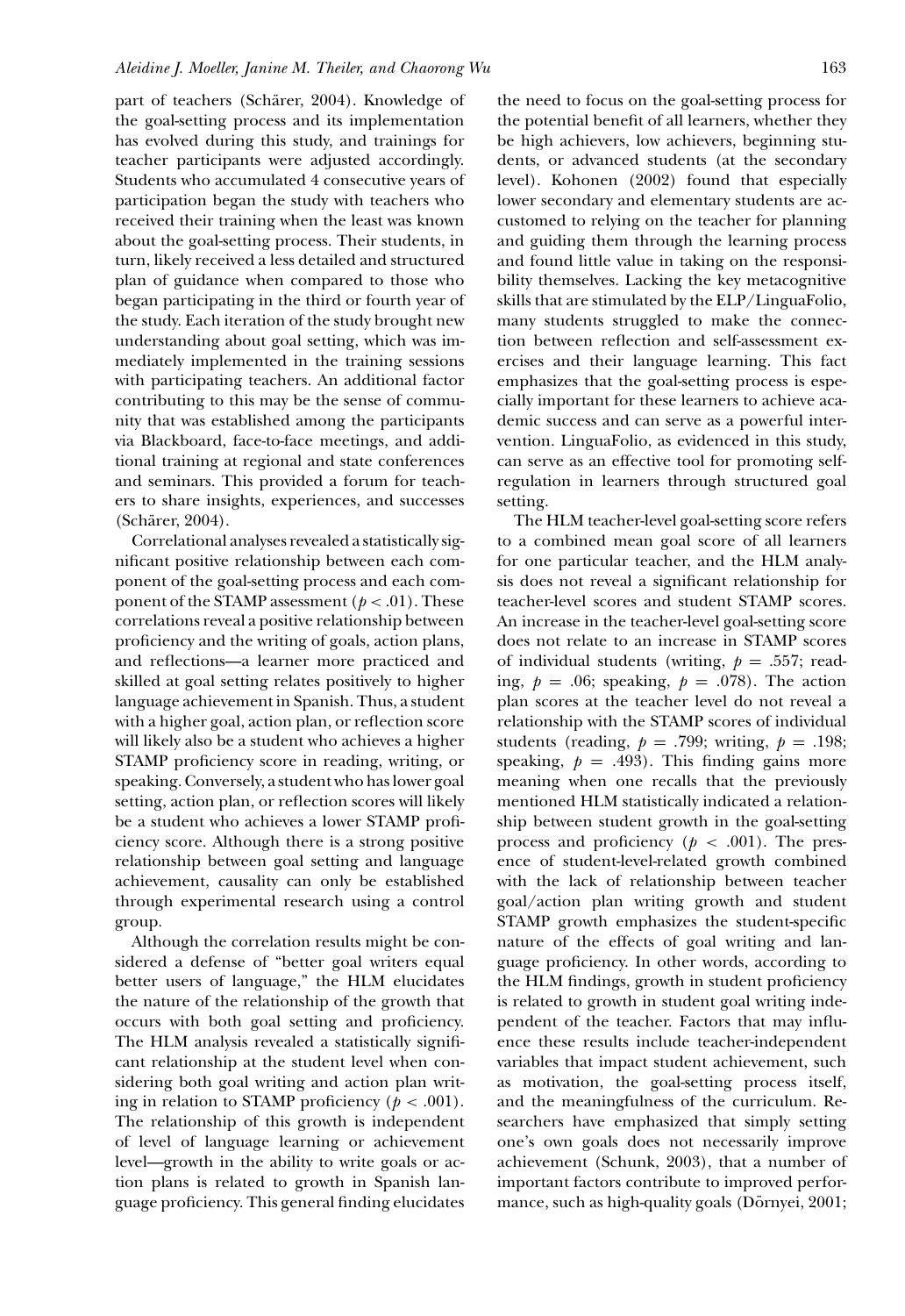West & Thorn, 2001), setting one's own goals (Azevedo et al., 2002; Griffee & Templi, 1997), teacher- and student-agreed-upon learner goals (Boekaerts, 2002), and the learning environment (Turner, 1995).

One might also attribute the lack of relationship between teacher-level scores and student STAMP scores to the very prescribed goalsetting procedures used uniformly by the participating teachers (see Appendix A). Such a prescribed set of procedures may have reduced the variations between teacher means. Allowing for variability in goal-setting procedures may reveal teacher effect for goal writing and student achievement.

This study does not imply that teachers do not influence the language acquisition process. When turning to the empty model (Table 4), there is indication of variability for student achievement that is related to differences among teachers. The empty model is the basic level of development of the more complex HLM model, and as such, it does not take into account multiple variables. The focus in the empty model is growth in proficiency independent of other variables. Because there is a statistically indicated relationship between teacher and student growth in proficiency in the empty model, we can assume that the teacher contribution to variability in student proficiency is related to factors independent of the goal-setting process. This assumption stresses the fact that the teacher relationship to student achievement (STAMP scores) may involve other variables. Variables such as classroom climate, use of the second language, grouping, learner-centered instruction, teacher language proficiency, and teacher and student personality have correlated with higher achievement. Classroom observations, teacher interviews, and lesson plan reviews would provide valuable data regarding what is happening inside those classrooms in which students consistently outperform other classes of students.

This study provides insight into relationships that exist between the goal-setting process and student achievement in the Spanish language classroom. Researchers found a significant relationship between a student's ability to set goals and language achievement in the Spanish language classroom. A growth relationship was also revealed, with growth in goal-setting ability significantly relating to growth in proficiency. This growth relationship proved to be significant at the individual student level, independent of the classroom teacher. Interestingly, whereas the teacher did not account for variance in the growth relationship, the teacher did account for general

variance in student proficiency according to the HLM empty model. These combined results call for future investigation into the nature of teacher effect in the foreign language classroom, such as the teacher's role in the goal-setting process. Qualitative studies are recommended that investigate both general classroom teacher effect as well as the teacher effect component on student goal-setting processes. How the teacher introduces the goal-setting process, the degree of peer and teacher feedback of the goals, the consistent and regular review of goal setting during the course of the semester, the degree of participation of the student in the identification of the learning goals, the personalization of the learning goals, and the use of SMART goals to evaluate the quality of student goals may play a significant role in the degree of student achievement. Finally, this study has introduced LinguaFolio as a potential intervention for the integration of the goalsetting process into the language learning classroom. Given the indicated relationship between the goal-setting process and student achievement, the need for such interventions is underscored. Future investigations may further elucidate the optimal manner in which students might navigate this goal-setting process to increase motivation, promote autonomous learning, and enhance academic achievement.

## **NOTE**

HLM uses all available information within a data set, and meaningful variance is not lost, as would be the case with listwise elimination of cases in techniques such as analysis of variance and regression. HLM presents another data-related advantage within the context of this study when considering that it enables researchers to analyze relationships in growth between or among variables. Due to the emphasis on growth, students may enter at any level of learning, and their data will be of value for this study. In this study, HLM relates growth in goal-writing ability with growth in proficiency, and the growth rate is considered to be constant. Because of this underlying assumption of constant growth rate, the comparison of growth is unrelated to level of language learning. Thus, students may enter the study at any level and may be included in this longitudinal analysis of growth relationships. For these reasons, HLM is the strongest and most appropriate statistical analysis procedure for this study, as researchers desire to most accurately model the true growthrelated relationships between outcomes and predictors within the nested educational context of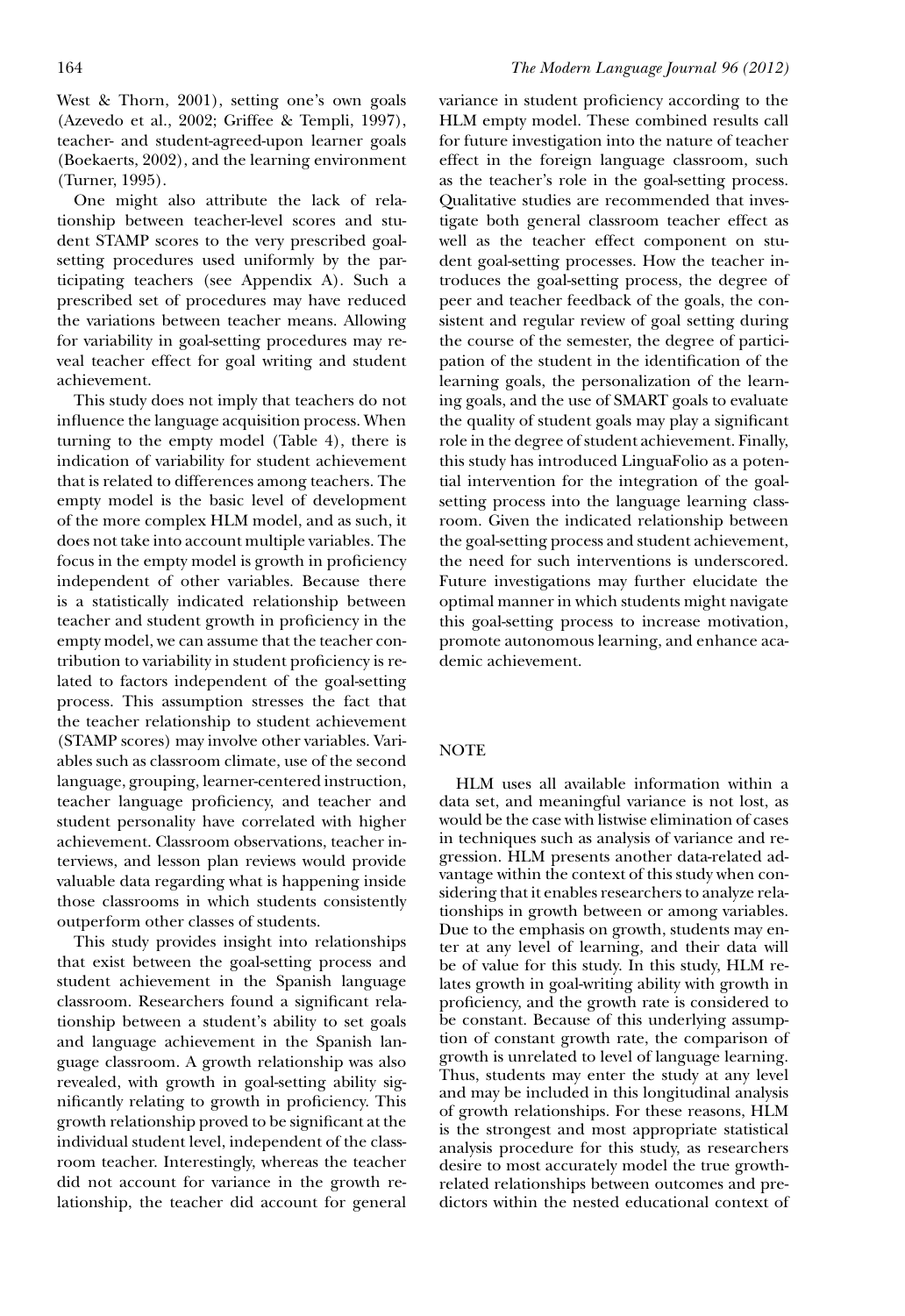Spanish learning experience within students within teachers.

#### **REFERENCES**

- Ames, C. (1992a). Achievement goals and classroom motivational climate. In J. Meece & D. Schunk (Eds.), *Students' perceptions in the classroom* (pp. 327–348). Hillsdale, NJ: Erlbaum.
- Ames, C. (1992b). Classrooms: Goals, structures and student motivation. *Journal of Educational Psychology*. *84*, 261–271.
- Ames, C., & Archer. J. (1988). Achievement goals in the classroom: Students' learning strategies and motivation processes. *Journal of Educational Psychology*, *80*, 260–267.
- Avant Assessment. (2010). *About STAMP (Standardsbased Measurement of Proficiency) Web-based Test of Foreign Language Assessment*. Retrieved from http://avantassessment.com/products/about\_ stamp.html
- Azevedo, R., Ragan, S., Cromley, J., & Pritchett, S. (2002). *Do different goal-setting conditions facilitate students' ability to regulate their learning of complex science topics with RiverWeb?* Retrieved from ERIC database (ED482509).
- Bandura, A. (1997). Self-efficacy: The exercise of control. New York: Freeman.
- Bellanca, J., & Fogarty, R. (1991). *Blueprints for thinking in the cooperative classroom* (2nd ed.). Palatine, IL: IR/Skylight Publishing.
- Benson, P. (2001). *Teaching and researching autonomy in language learning* . London: Longman.
- Bishop, J. (2003). Empowering students to succeed. *NCSC News*. Retrieved from http://www.ncsc.info
- Boekaerts, M. (2002). *Motivation to learn*. Educational Practice Series. Geneva: International Bureau of Education.
- Brophy, J. E. (1983). Fostering student learning and motivation in the elementary school classroom. In S. Paris, G. Olson, & H. Stevenson (Eds.), *Learning and motivation in the classroom* (pp. 283–305). Hillsdale, NJ: Erlbaum.
- Candy, P. (1988). On the attainment of subject-matter autonomy. In D. Boud (Ed.), *Developing student autonomy in learning* (2nd ed., pp. 59–76). London: Kogan Page.
- Council of Europe. (2010). *The European Language Portfolio*. Retreived from www.coe.int/portfolio
- Covington, M. V. (1984). The motive for self worth. In R. Ames & C. Ames (Eds.), *Research on motivation in education: Student motivation* (Vol. 1, pp. 77–113). San Diego, CA: Academic Press.
- Covington, M. V., & Berry, R. G. (1976). *Self-worth* and school learning. New York: Holt, Rinehart, & Winston.
- Covington, M. V., & Omelich, C. L. (1984). Taskoriented versus competitive learning structures:

Motivational and performance consequences. *Journal of Educational Psychology*, *76*, 1038–1050.

- Cross, P. C., & Steadman, M. H. (1996). *Classroom research: Implementing the scholarship of teaching* . San Francisco: Jossey-Bass.
- Dickinson, L. (1987). *Self-instruction in language learning* . Oxford: Oxford University Press.
- Doran, G. T. (1981). There's a S.M.A.R.T. way to write managements' goals and objectives. *Management Review*, *70*, 35–36.
- Dörnyei, Z. (2001). Motivational strategies in the lan*guage classroom*. Cambridge: Cambridge Language Teaching Library.
- Dweck, C. S. (1986). Motivational processes affecting learning. *American Psychologist*, *41*, 1040–1048.
- Dweck, C. S., & Leggett, E. L. (1988). A social-cognitive approach to motivation and personality. *Psychological Review*, *95*, 256–273.
- Edwins, S. D. (1995). *Increasing reflective writing and goal-setting skills on high ability sixth grade mathematics students*. Retrieved from ERIC database (ED392065).
- Elliott, E. S., & Dweck, C. S. (1988). Goals: An approach to motivation and achievement. *Journal of Personality and Social Psychology*, *54*, 5–12.
- Good, T. L., Grouws, D. A., Mason, D. A., Slavings, R. L., & Cramer, K. (1990). An observational study of small-group mathematics instruction in elementary schools. *American Educational Research Journal*, *27*, 755–782.
- Griffee, D. T., & Templi, S. A. (1997). *Goal setting affects task performance*. Retrieved from ERIC database (ED413782).
- Holec, H. (1981). *Autonomy and foreign language learn*ing. Oxford: Pergamon.
- Jagacinski, C. M., & Nicholls, J. G. (1984). Conceptions of ability and related affects in task involvement and ego involvement. *Journal of Educational Psychology*, *76*, 909–919.
- Jagacinski, C. M., & Nicholls, J. G. (1987). Competence and affect in task involvement and ego involvement: The impact of social comparison information. *Journal of Educational Psychology*, *79*, 107– 114.
- Kohonen, V. (2002). The European language portfolio: From portfolio assessment to portfolio-oriented language learning. In V. Kohonen & P. Kaikkonen (Eds.), *Quo vadis, foreign language education?* (pp. 77–95). Tampere, Finland: Department of Teacher Education in Tampere University.
- Little, D., & Perclová, R. (2001). *European Language Portfolio: A guide for teachers and teacher trainers*. Retrieved from http://www.coe.int/T/DG4/ Portfolio/
- Locke, E. A., & Latham, G. P. (1990). *A theory of goal setting and task performance*. Englewood Cliffs, NJ: Prentice Hall.
- Locke, E. A., Shaw, K. N., Saari, L. M., & Latham, G. P. (1981). Goal setting and task performance: 1967–1980. *Psychological Bulletin*, *90*, 125–152.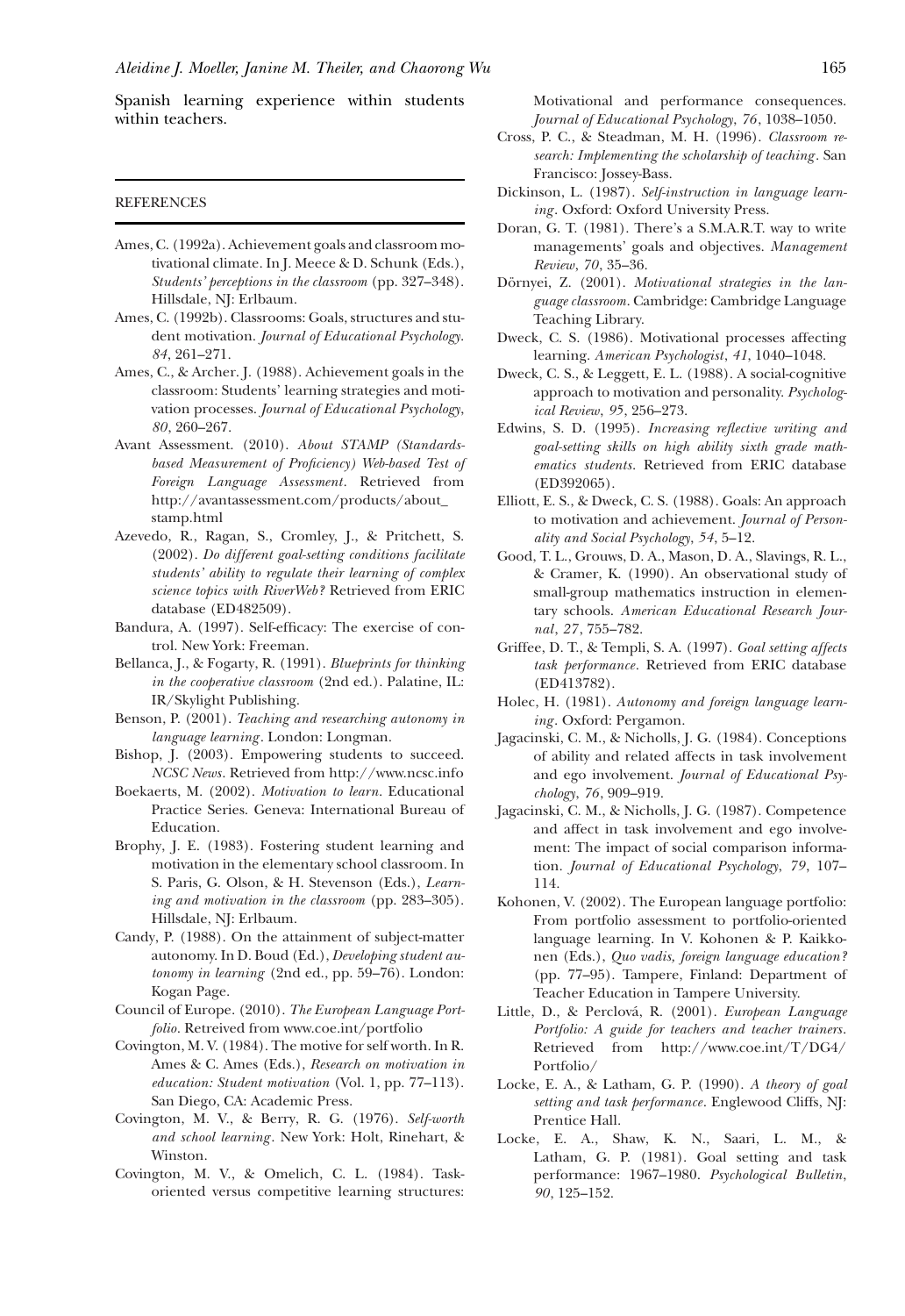- Marshall, H. H. (1988). In pursuit of learning-oriented classrooms. *Teaching and Teacher Education*, *4*, 85– 98.
- Marzano, R. J., Pickering, D. J., & Pollock, J. E. (2001). *Classroom instruction that works: Researchbased strategies for increasing student achievement*. Alexandria, VA: Association for Supervision and Curriculum Development.
- Meece, J. L., Blumenfeld, P. C., & Hoyle, R. H. (1988). Students' goal orientations and cognitive engagement in classroom activities. *Journal of Educational Psychology*, *80*, 514–523.
- Mento, A. J., Steel, R. P., & Karren, R. J. (1987). A metaanalytic study of the effects of goal setting on task performance: 1966–1984. *Organizational Behavior and Human Decision Processes*, *39*, 52–83.
- Miller, A. F., & Cunningham, J. A. (1981). How to avoid costly job mismatches. *Management Review*, *70*, 29– 31.
- Moriarity, J., Pavelonis, K., Pellouchoud, D., & Wilson, J. (2001). *Increasing student motivation through the use of instructional strategies*. Retrieved from ERIC database (ED455962).
- NCSSFL (National Council of Supervisors for Languages). (2010). *LinguaFolio*. Retrieved from http://www.ncssfl.org/links/index.php? linguafolio
- Nicholls, J. G. (1979). Quality and equality in intellectual development: The role of motivation in education. *American Psychologist*, *34*, 1071–1084.
- Nicholls, J. G. (1984). Conceptions of ability and achievement motivation. In R. Ames & C. Ames (Eds.), *Research on motivation in education* (Vol. 1, pp. 39–73). San Diego, CA: Academic Press.
- Nicholls, J. G. (1989). *The competitive ethos and democratic education*. Cambridge, MA: Harvard University Press.
- Nicholls, J. G., Cheung, P. C., Lauer, J., & Patashnick, M. (1989). Individual differences in academic motivation: Perceived ability, goals, beliefs, and values. *Learning and Individual Differences*, *1*, 63–84.
- Nicholls, J. G., Patashnick, M., & Nolen, S. B. (1985). Adolescents' theories of education. *Journal of Educational Psychology*, *77*, 683–692.
- Oxford, R., & Shearin, J. (1994). Language learning motivation: Expanding the theoretical framework. *Modern Language Journal*, *78*, 12–28.
- Paris, S. J., & Newman, R. S. (1990). Developmental aspects of self-regulated learning. *Educational Psychologist*, *27*, 87–102.
- Pennycook, A. (1997). English and capital: Some thoughts. *The Language Teacher*, *21*, 55–57.
- Pintrich, P. R., & Schunk, D. H. (1996). *Motivation in education: Theory, research, and applications*. Englewood Cliffs, NJ: Prentice Hall.
- Schärer, R. (2004). A European Language Portfolio from pi*loting to implementation (2001–2004). Consolidated report—final version*. Strasbourg: Language Policy Division, Council of Europe.
- Scharle, A., & Szabó, A. (2000). *Learner autonomy: A guide to developing learner responsibility*. Cambridge: Cambridge University Press.
- Schunk, D. H. (2003). Self-efficacy for reading and writing: Influence of modeling, goal setting, and selfevaluation. *Reading and Writing Quarterly*, *19*, 159– 172.
- Stipek, D. J., & Kowalski, P. S. (1989). Learned helplessness in task-orienting versus performanceorienting testing conditions. *Journal of Educational Psychology*, *81*, 384–391.
- Tubbs, M. (1986). Goal setting: A meta-analytic examination of the empirical evidence. *Journal of Applied Psychology*, *71*, 474–483.
- Turner, J. (1995). Influence of classroom contexts on children's motivation for literacy. *Reading Research Quarterly*, *30*, 410–441.
- Weiner, B. (1979). A theory of motivation for some classroom experiences. *Journal of Educational Psychology*, *71*, 3–25.
- Wentzel, K. R. (1987). *Social, emotional, and cognitive factors related to adolescent classroom goals and academic achievement in adolescence: A developmental systems approach to the study of achievement motivation*. (Unpublished doctoral dissertation). Stanford University, Stanford, CA.
- Wentzel, K. R. (1991). Social competence at school: Relationship of social responsibility and academic achievement. *Review of Educational Research*, *61*, 1–24.
- West, R. L., & Thorn, R. M. (2001). Goal setting, selfefficacy, and memory performance in older and younger adults. *Experimental Aging Research*, *27*, 41–65.
- Yang, N. (1998). Exploring a new role for teachers: Promoting learner autonomy. *System*, *26*, 127–135.
- Zimmerman, B. J. (2000). Attaining self-regulation: A social-cognitive perspective. In M. Boekaers, P. R. Pintrich, & M. Zeidner (Eds.), *Handbook of selfregulation: Theory, research, and applications* (pp. 13–39). San Diego, CA: Academic Press.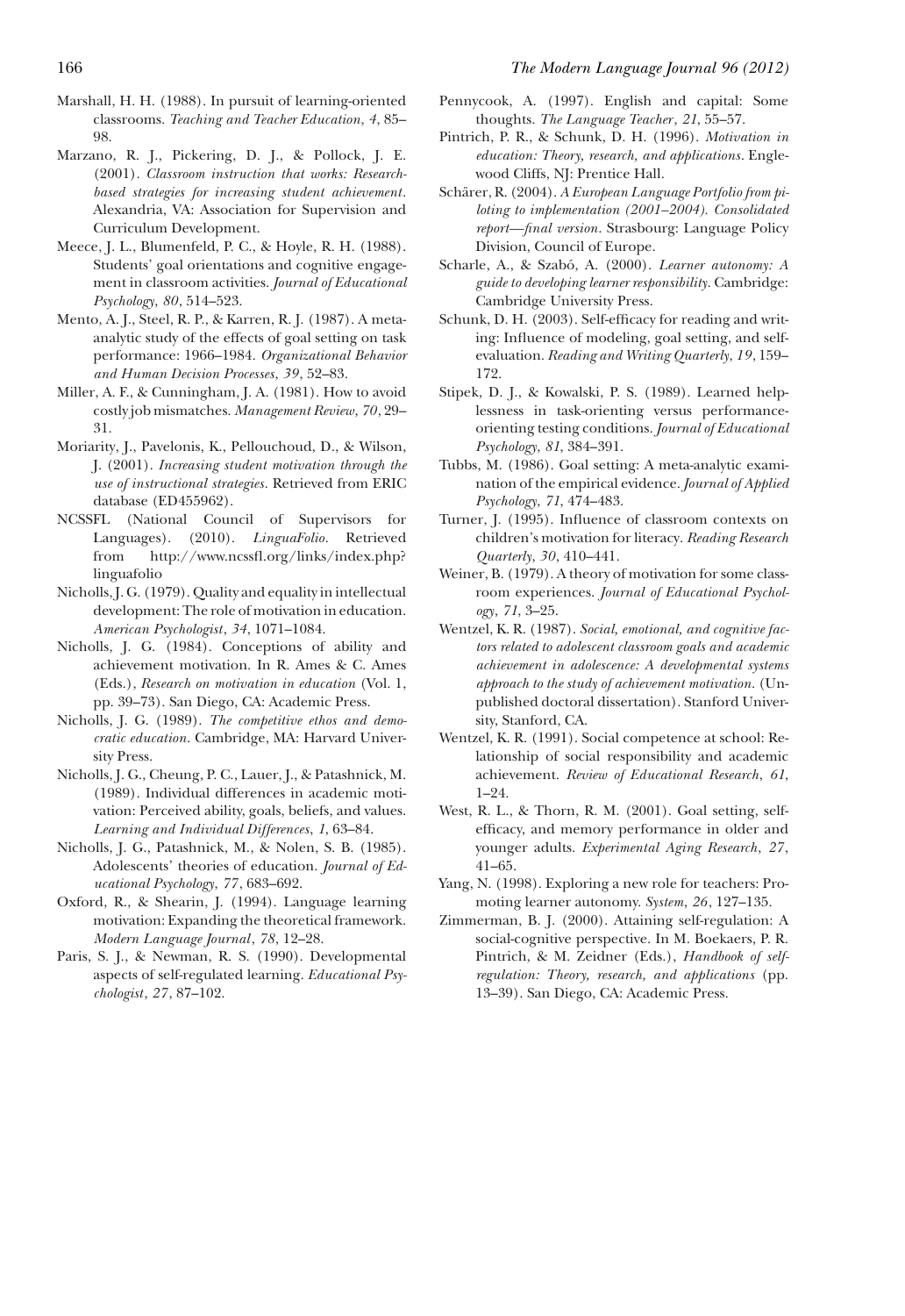# APPENDIX A

LinguaFolio Cycle of Implementation

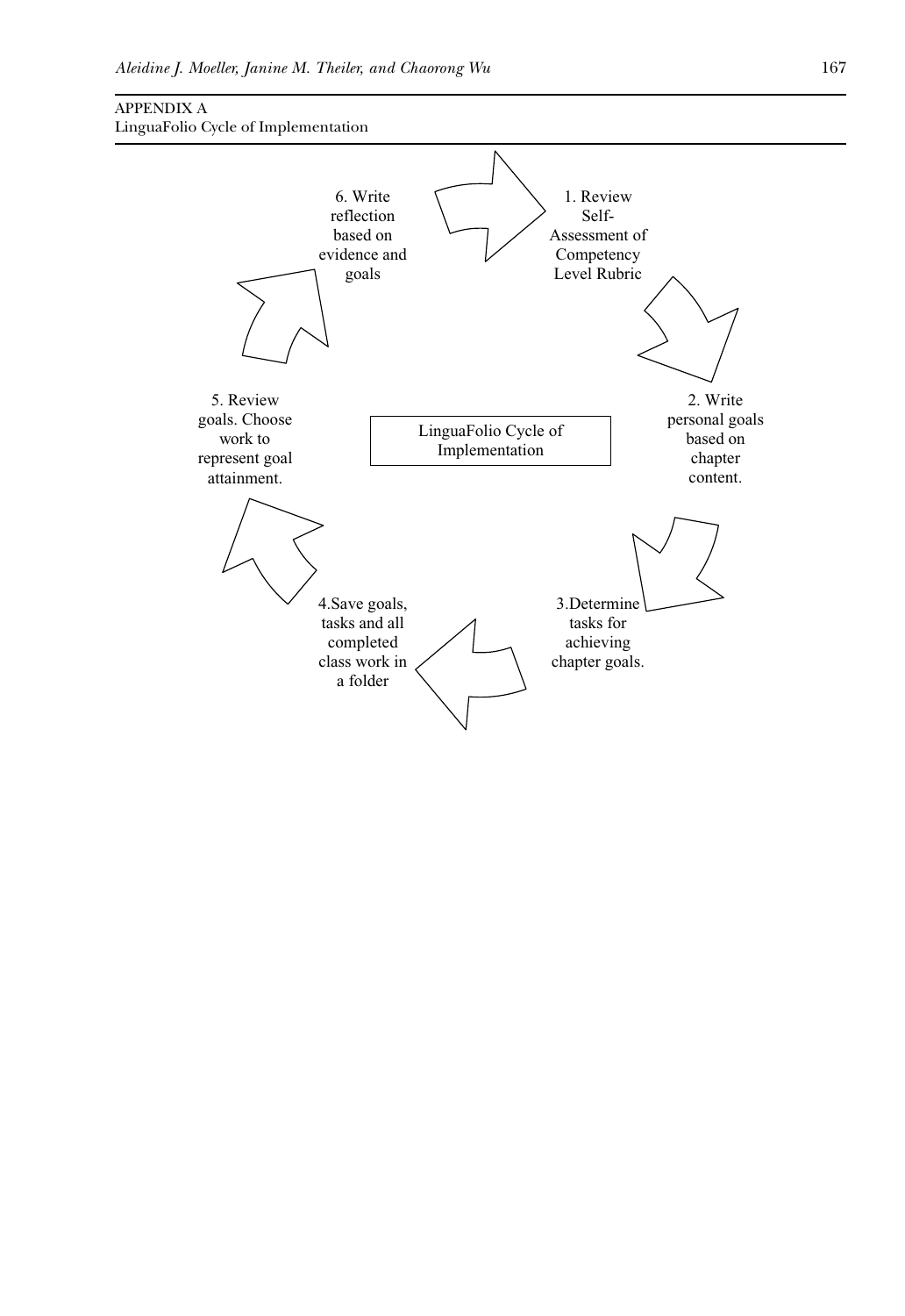# APPENDIX B LinguaFolio Goal-Setting Process Rubric

|                          | 4/High                                                                                                                                                                                                                                                    | 3/Mid-High                                                                                                                                                                                                                                       | 2/Mid-Low                                                                                                                                                                                                                         | 1/Low                                                                                                                                                                       |
|--------------------------|-----------------------------------------------------------------------------------------------------------------------------------------------------------------------------------------------------------------------------------------------------------|--------------------------------------------------------------------------------------------------------------------------------------------------------------------------------------------------------------------------------------------------|-----------------------------------------------------------------------------------------------------------------------------------------------------------------------------------------------------------------------------------|-----------------------------------------------------------------------------------------------------------------------------------------------------------------------------|
| Goals                    | Goals use authentic<br>language and are<br>tied to context.<br>Goals are growth<br>oriented, theme<br>based, measurable,<br>specific, realistic,<br>challenging,<br>personally relevant,<br>and time bound ("by<br>the end of this<br>chapter $\dots$ "). | Goals do not<br>necessarily use<br>authentic language.<br>Goals are somewhat<br>contextualized.<br>growth oriented,<br>and connected to a<br>theme. Goals are<br>measurable,<br>somewhat specific,<br>realistic, and<br>somewhat<br>challenging. | Goals do not use<br>authentic language<br>and/or are not<br>growth oriented, not<br>theme based, broad,<br>unfocused, vague or<br>too specific, too<br>challenging, or not<br>at all challenging.                                 | Goals are not<br>authentic, there is<br>no focus on growth,<br>and they are too<br>broad, unrealistic,<br>and/or generic. The<br>student is unable to<br>articulate a goal. |
| <b>Action Plan</b>       | Breaks down<br>goal<br>into a specific action<br>plan with manage-<br>able tasks. It is clear<br>how each goal will be<br>achieved.                                                                                                                       | Action plan present,<br>but not specific, or<br>additional steps<br>would be necessary<br>in order to make the<br>goal manageable.                                                                                                               | Action plan present,<br>but specific steps for<br>success are not<br>articulated,<br>extremely vague<br>(i.e., "study,"<br>"listen").                                                                                             | No action plan for<br>improving<br>achievement.                                                                                                                             |
| Evidence &<br>Reflection | Goals are reflected<br>upon and are<br>consistently revised<br>when deemed<br>inappropriate by the<br>student.                                                                                                                                            | Goals are reflected<br>upon and are<br>sometimes revised<br>when deemed<br>inappropriate.                                                                                                                                                        | Goals are reflected<br>upon, but they are<br>not revised when<br>deemed<br>inappropriate.                                                                                                                                         | Goals are not<br>reflected upon.                                                                                                                                            |
|                          | Each sample of work<br>in the dossier<br>includes a rationale<br>for why it was chosen<br>and how it relates to<br>the goals that were<br>set. The rationale is<br>very clearly stated,<br>labeled, and dated.                                            | Most samples of<br>work in the dossier<br>include a rationale<br>for why they were<br>chosen and how they<br>relate to the goals<br>that were set. The<br>rationale is briefly<br>stated and may or<br>may not be labeled<br>and dated.          | Few samples of work<br>in the dossier<br>include a rationale<br>for why they were<br>chosen and/or how<br>they relate to the<br>goals that were set.<br>The rationale, if<br>stated, is vague and<br>lacking labels and<br>dates. | No samples of work<br>in the dossier<br>include a rationale<br>for why they were<br>chosen and/or how<br>they relate to the<br>goals that were set.                         |